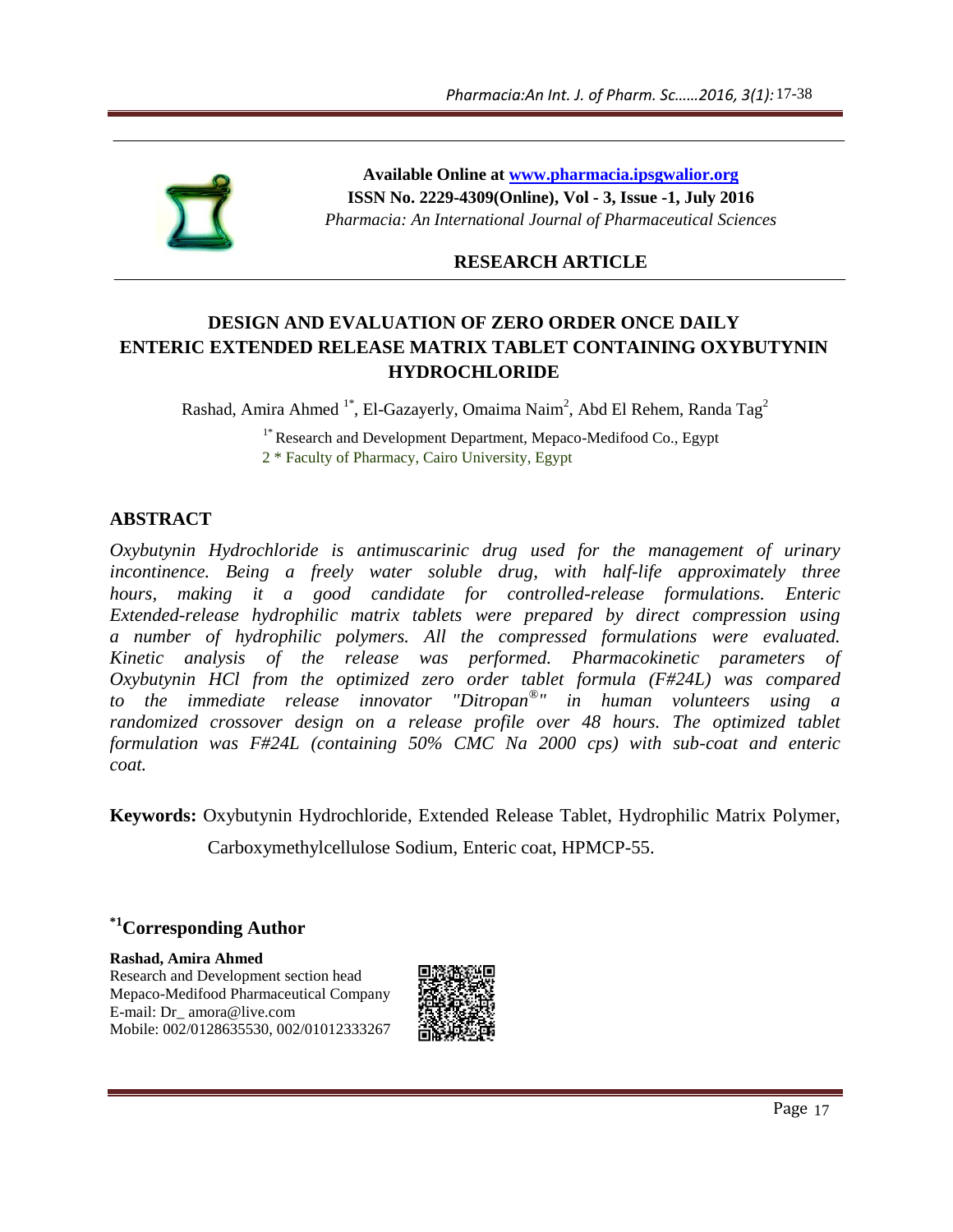# **1. INTRODUCTION**

Oxybutynin Hydrochloride, a tertiary amine antimuscarinic, used for the management of urinary frequency and incontinence in bladder disorders and as an adjunct to other therapies for enuresis  $\begin{bmatrix} 1 \end{bmatrix}$ . Oxybutynin undergoes extensive first-pass metabolism, mainly by the cytochrome P450 and systemic oral bioavailability has been reported to be only  $6\%$  <sup>[2]</sup>. Oxybutynin Hydrochloride is a freely water soluble drug with half-life approximately three hours. The drug is administered three to four times daily. Attempts were made for obtaining controlled release formulations which could give consistent release profile of the drug, reduce the dose dependency, and improve patient compliance  $^{[3]}$  as well as to reduce incidence of both local and systemic side effects<sup>[4]</sup>.

Hydrophilic polymers have attracted attention as controlled release excipients for the delivery of water-soluble and waterinsoluble drugs <sup>[5]</sup>. Hydrophilic matrix tablets are monolithic tablets made of swellable, slowly dissolving hydrophilic polymers in which the drug is homogeneously dispersed  $^{[6]}$ . Viscosity properties of the polymers are of great importance in determining the final release profile of the matrix tablet  $[7]$ . Generally, the drug-release rate is slower for the higher viscosity grade polymer  $^{[8]}$ .

Tablet Coating is a process used to give specific benefits that mostly ranges from facilitating product identification to modifying drug release from the dosage form  $^{[9]}$ .

The aim of this study was to prepare extended-release Oxybutynin HCl matrix tablets using hydrophilic polymers like cellulose derivatives as Sodium carboxymethylcellulose (CMC Na), natural polysaccharide as Chitosan, synthetic polymethacrylate copolymer like Eudragit S100, Eudragit L100, Eudragit L 100-55 and carboxyvinyl polymer as Carbomer P940. The optimized tablet formulations were F#24L (containing 50% CMC Na 2000 cps) and F#25L (containing 10% Chitosan). The effect of shelf storage on the optimized tablets formulations after packing in blisters for twelve months at temperature and humidity of  $30^{\circ}$ C  $\pm$  2°C/65%RH  $\pm$  5% was performed. Also, accelerated stability study complying with ICH guidelines at temperature  $40^{\circ}$ C  $\pm$  2°C and humidity of 75%RH  $\pm$  5% was performed for six months<br>(Muthu Feng 2009)  $^{[10]}$  In-vivo  $(Muthu, Feng, 2009)$ . *In-vivo* pharmacokinetic study was carried out to compare the optimized zero order release formula (F#24L) with the market product 17-38<br>
17-38<br>
17-38<br>
17-38<br>
17-38<br>
17-38<br>
17-38<br>
17-38<br>
17-38<br>
17-38<br>
17-38<br>
17-38<br>
17-38<br>
17-38<br>
17-87<br>
17-94<br>
17-94<br>
17-94<br>
17-94<br>
18-94<br>
18-94<br>
18-94<br>
18-94<br>
18-94<br>
18-94<br>
18-94<br>
18-94<br>
18-94<br>
18-94<br>
18-94<br>
18-94<br>
18-94

# **2. MATERIALS AND METHODS**

Oxybutynin hydrochloride was supplied by Sinochem Jiangsu, China. Carboxymethylcellulose Sodium (2000 cps) was supplied by CP Kelco, USA. Carbomer P940 was supplied by Aqualon, USA. Eudragit S100, Eudragit L100, Eudragit L100-55, Aerosil 200 were supplied by Degussa Ltd, Germany. Magnesium stearate and Calcium Phosphate Dibasic were supplied by Acto-Corp, New York, USA. Hydroxypropylmethylcellulose Phthalate (HPMCP-55) was supplied by Acros Organics, New Jersy, USA. Hydroxypropylmethylcellulose 15 cp was supplied by Hangzhou Zhongbao, China. PEG 6000 was supplied by Basf, Germany. Dibutyl Phthalate was supplied by Spectrum Quality Products, Inc. Gardena, USA. Potassium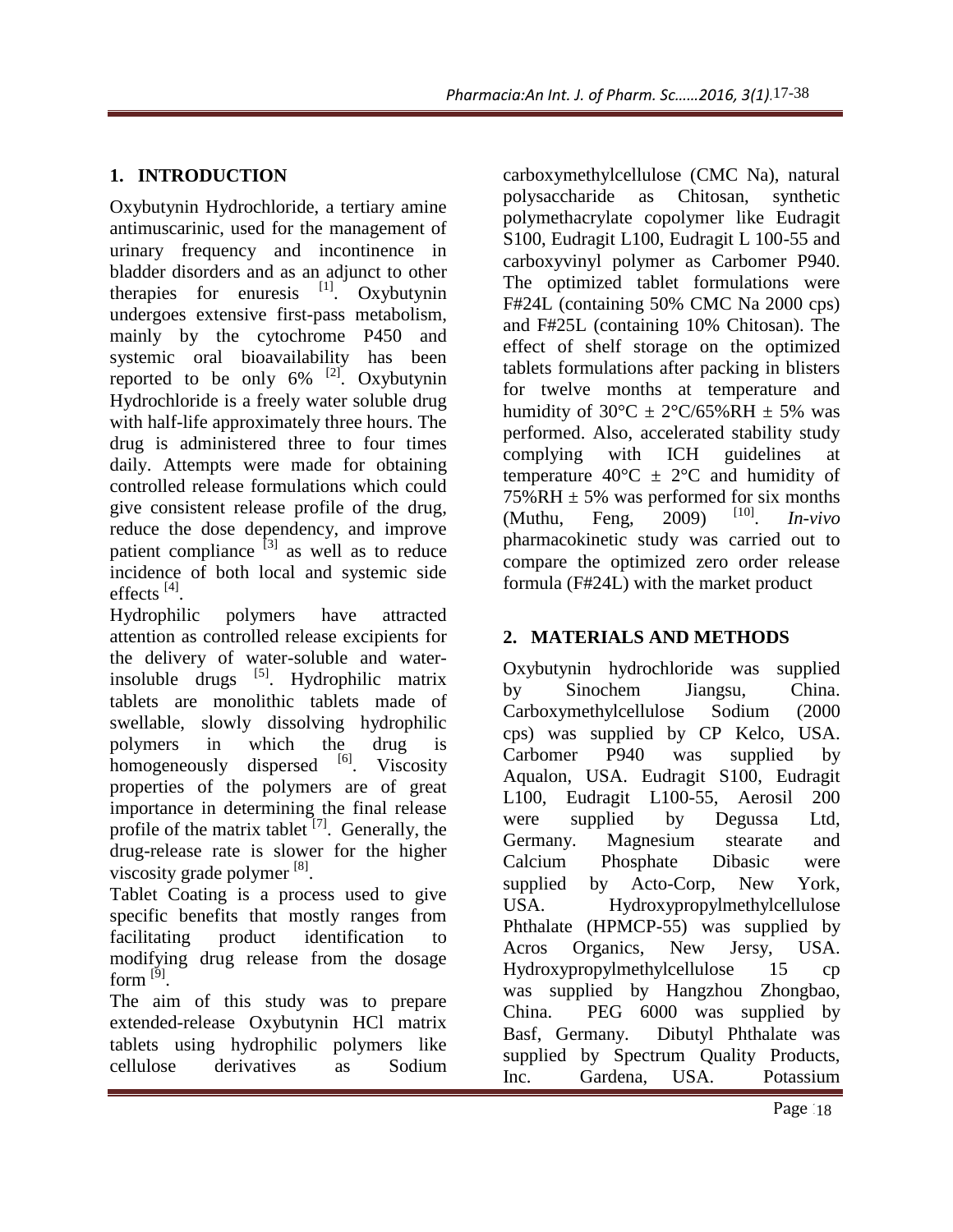dihydrogen orthophosphate, Sodium hydroxide were supplied by Adwic, El-Nasr pharmaceutical chemicals Co., Cairo, Egypt. Hydrochloric acid was supplied by (Merck Kgaa, Damstadt, Germany). Water for HPLC and Acetonitrile HPLC grade was supplied by Merck, Germany. Standard Gabapentin powder 99.3% and Formic acid were supplied by Sigma, Germany. Ultra pure water was supplied by Aquatron, UK. Ditropan® 5mg tablet was supplied by Sanofi-Aventis, France. Universal balance AUY 220, Schimadzu, Japan. High performance liquid chromatography (UFLC Prominence 20 XR), supplied with UV-Vis detector), Schimadzu, Japan. Millipore membrane (0.45 μm), Millipore Company, USA. Tablet hardness tester, Friability tester, Dissolution apparatus, Sieves (250 μm, 180 μm and 710 μm), Erweka, Germany. Korsch XP1, Single punch tablet machine, Korsch, Germany. Magnetic stirrer (PMC), Barcelona, Spain. Mixer, IKA-RW 20 digital, IKA, Germany. pH-meter, Jenway, England. Manual coating pan, Chamunda, India. UPLC-MS-MS: Aquity-Xevo TQD, Waters, USA. Vortex mixer, Stuart, UK. Cooling Centrifuge, Centurion, UK.

# **FORMULATION**

# **Preparation of Oxybutynin Hydrochloride Hydrophobic Matrix tablets**

Different tablet formulations containing of 15 mg oxybutynin Hydrochloride were prepared as shown in table  $(1-3)$   $[11]$ . Polymers were used at three concentrations (30, 50 and 70%) except carbomer P940 (5, 10, 15 and 20%) and chitosan (10, 30 and

50%). The formulations were prepared using direct compression technique.

# **Direct Compression Technique**

The drug, hydrophilic matrix polymer (Carboxymethylcellulose Sodium , Carbomer P940, Eudragit S100, Eudragit L100, Eudragit L100-55 and Chitosan) and diluent (Dibasic calcium phosphate dihydrate) were mixed using mortar and pestle to form dry powder mixture. The glidant (0.25% Aerosil 200) and lubricant (1% Magnesium stearate), sieved on sieve 180 µm, were added. Dry blend formulations were compressed using KORSCH XP1 single punch tablet machine with diameter (7 mm round) into 150 mg tablets. The force of compression was kept constant all over the experiment. 17-38<br>
red usin<br>
polyme<br>
med usin<br>
polyme<br>
Eudrag<br>
san) an<br>
ontar an<br>
ontar an<br>
ontar an<br>
lubrica<br>
150 m<br>
was kel<br> **polyne**<br> **on**<br>
5 cps a<br>
e weigh<br>
000 a<br> **ution**<br>
of tot<br>
applie<br>
ions<br>
mediate an<br>
lubrica<br>
lubrica<br>
ions<br>

# **COATING**

# **Preparation of sub-coating solution**

A protective sub-coat of HPMC 15 cps as film former (0.5% of the tablet core weight) using Polyethylene glycol 6000 as plasticizer was applied.

#### **Preparation of enteric coating solution**

Enteric coat of HPMCP-55 (2% of total tablet weight) was subsequently applied after sub-coat using dibutyl phthalate as plasticizer. These coating solutions are applied over tablets using spray gun at appropriate pressure using manual coating pan. The coated tablets are primarily dried using heat blower and secondarily dried in tray drier  $^{[11, 12]}$ .

#### **Pan coating parameters:**

- Speed of coating pan: 12 rpm.
- Spray nozzle: 0.8 mm.
- Spray pressure: 2 bar.
- Type of spraying: continuous.
- Inlet air temperature:  $50^{\circ}$ C.
- Outlet temperature:  $35^{\circ}$ C.
- Spraying time: 60 min.

- Spraying rate: 20 gm/min.

The tablet formulations are shown in table 1 -3.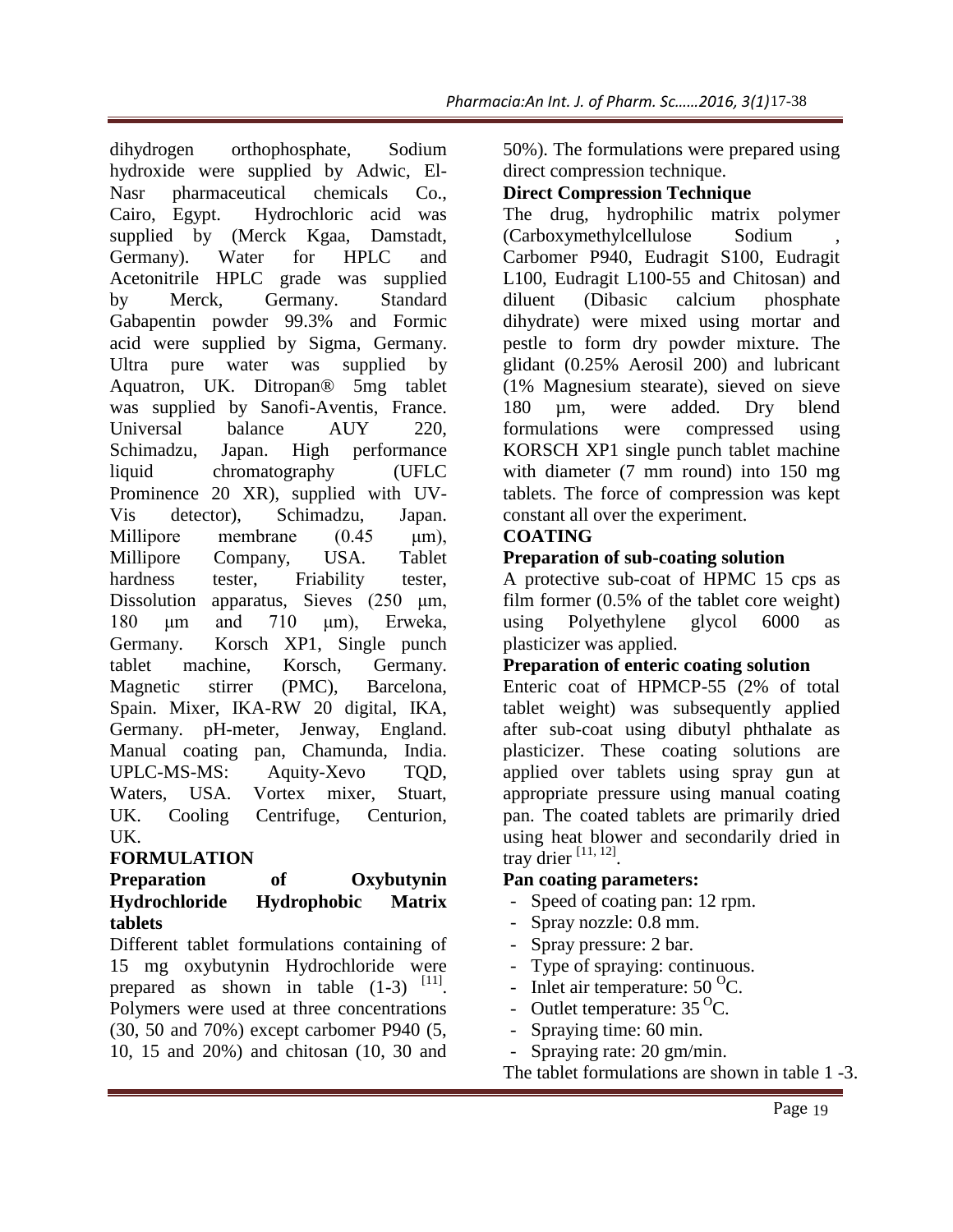# **CHARACTERIZATION OF COMPRESSED TABLETS**

#### **Uniformity of Weight**

Twenty tablets, from each formula, were individually weighed and the mean tablet weight was calculated. Results are presented as mean value  $\pm$  standard deviation (SD)<sup>[13]</sup>.

### **Uniformity of Content**

A sample of ten tablets, from each formula was individually assayed for drug content uniformity. Each individual tablet content must be between 90 and 110% of the average content and the tablet formula fails to conform with the test if more than one individual tablet content is outside these limits or if one individual content is outside the limits of 75 to 125% of the average  $\text{content}^{[12]}$ .

#### **Tablet Friability**

Ten tablets, from each formulation, were precisely weighed and placed in the drum of friabilator (Erweka type, TAR200, Germany). The tablets were rotated at 25 rpm for a time of 4 min and then detached, de-dusted and accurately re-weighed. The percentage loss in weight was calculated and taken as a measure of friability  $[14]$ .

#### *In-vitro* **Release Studies**

The dissolution profiles of Oxybutynin hydrochloride in each tablet formulations were determined in a dissolution tester (Erweka DT-700 Dissolution Tester, Germany) following the USP paddle method at a rotation of 50 rpm. *.* Studies were carried out at  $37 \pm 0.5^{\circ}$ C in 900 ml of 0.1 N HCl ( $pH = 1.2$ ) for a phase of two hours and then continued in 900 ml of phosphate buffer  $pH = 6$  (USP) containing 0.2% Sodium lauryl sulfate for twelve hours after shifting the pH from (pH = 1.2) to (pH = 6)  $^{[12]}$ . Ten ml samples were taken after 0.5, 1.0, 2.0, 3.0, 4.0, 6.0, 8.0, 10.0, 12.0 and 14.0 hours. The samples were filtered and analyzed for Oxybutynin Hydrochloride content by high performance liquid chromatographic assay method. The analysis was done on Shimadzu (UFLC. Prominence 20XR) connected with U.V detector; using column ACE (C18/CN) (5µ x 4.6 x 100 mm). The mobile phase was isocratic consisted of phosphate buffer pH 3.2: acetonitrile in ratio of  $(60: 40 \text{ v/v})$  and was delivered to the system at a flow rate of 1.5 ml/min, with an injection volume of 200  $\mu$ l and the detection wavelength ( $\lambda$ <sub>max</sub>) was 220 nm. 17-38<br>
ybutyni<br>
mulation<br>
mulation<br>
teste<br>
Teste<br>
e metho<br>
ies wer<br>
of 0.1 l<br>
nours an<br>
hosphat<br>
ng 0.2%<br>
ours afte<br>
(pH = 6<br>
after 0.4<br>
12.0 an<br>
ered an<br>
ochlorid<br>
iqui<br>
malysi<br>
minenc<br>
or; usin<br>
6 x 10<br>
isocrati<br>
pH 3.2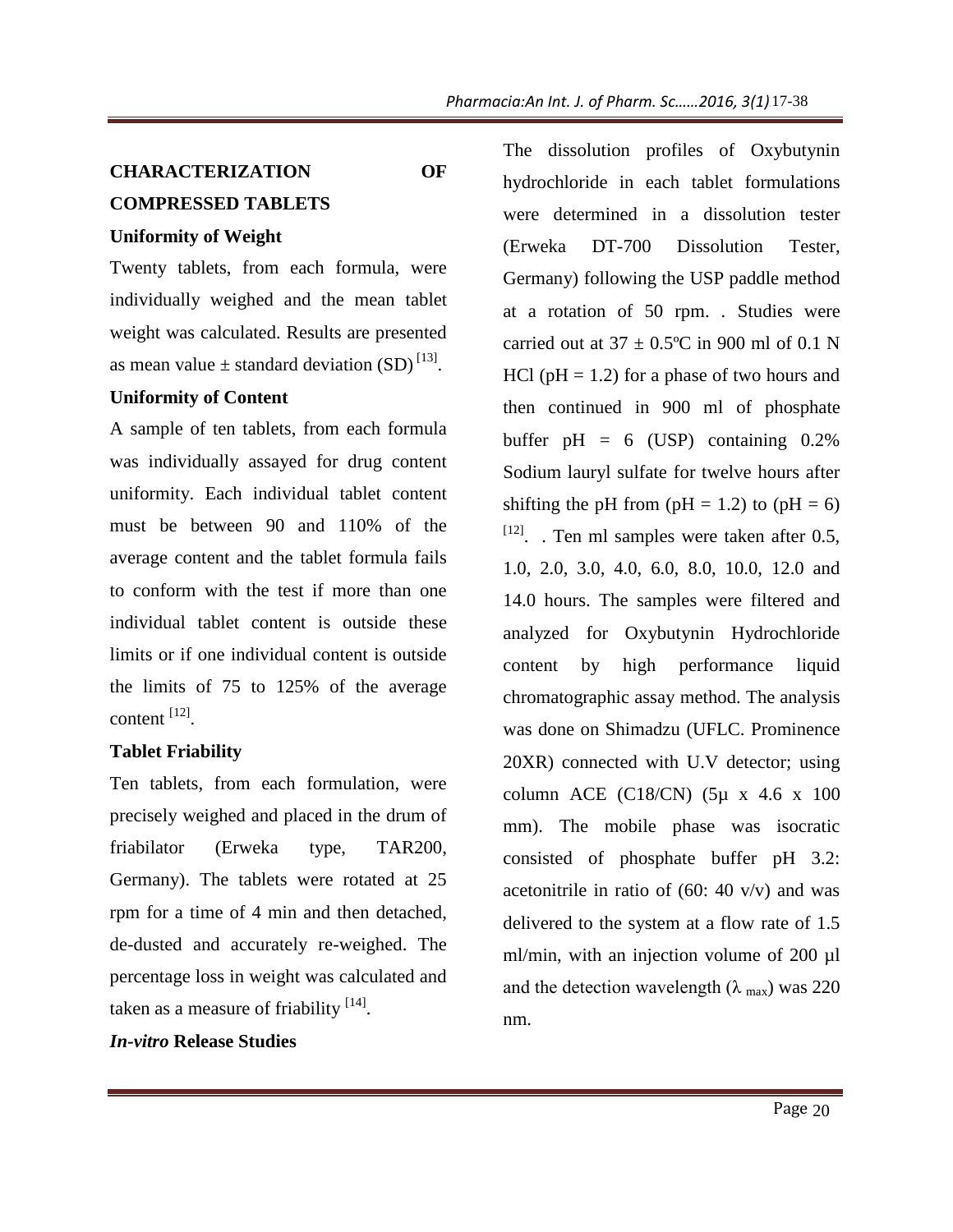#### **Kinetic Analysis of the Release Data**

In order to determine the release model, the *in-vitro* release data were analyzed according to zero order, first order and diffusion controlled mechanism according to Higuchi model. The large value of the coefficient of determination  $(r^2)$  indicated a superiority of the dissolution profile fitting to mathematical equations  $^{[15]}$ .

# **Stability study of the selected Oxybutynin HCl extended-release formulations**

Formulations (F#24L) (containing 50% CMC Na) and (F#25L) (containing 10% Chitosan) were selected for further stability studies based on the previous release studies adopting two storage conditions.

#### **Accelerated stability testing**

The effect of storage in stability cabinet at high temperature and humidity (40°C  $\pm$  2°C/75%RH  $\pm$  5%) for a period of six months in the final pack (blisters) was studied. During the storage period, samples were taken periodically after 15 days, 1, 2, 3, 4, 5 and 6 months.

### **Shelf stability testing**

The effect of shelf storage in stability cabinet at  $(30^{\circ}\text{C} \pm 2^{\circ}\text{C}/65\% \text{RH} \pm 5\%)$  for twelve months in the final pack (blisters) was studied. During the storage period, samples were taken periodically after 3, 6, 9 and 12 months.

#### **Evaluation of the stored tablets**

#### **Visual inspection**

Visual inspection of the stored tablets was carried out at the different time intervals for any change in color or physical appearance.

#### **Quality control tests**

Quality control tests as weight variation and friability were carried out to assess the physical stability of the stored tablets.

# **Effect** of storage conditions on

### **content**

Chemical analysis of the stored tablets was carried out to determine the amount of Oxybutynin HCl remaining at the end of each time interval as described before. 17-38<br>
aal pac<br>
ng the take<br>
ths.<br>
de take<br>
ths.<br>
de take<br>
the time<br>
color of variatic<br>
of assessing the time<br>
the emoun<br>
the emoun<br>
the emoun<br>
the emoun<br>
the emoun<br>
describe<br>
bee<br>
at the same<br>
page 21<br>
Page 21

#### *In-Vitro* **release study**

*In-vitro* release study has been conducted for the stored tablets at the predetermined time intervals as described before.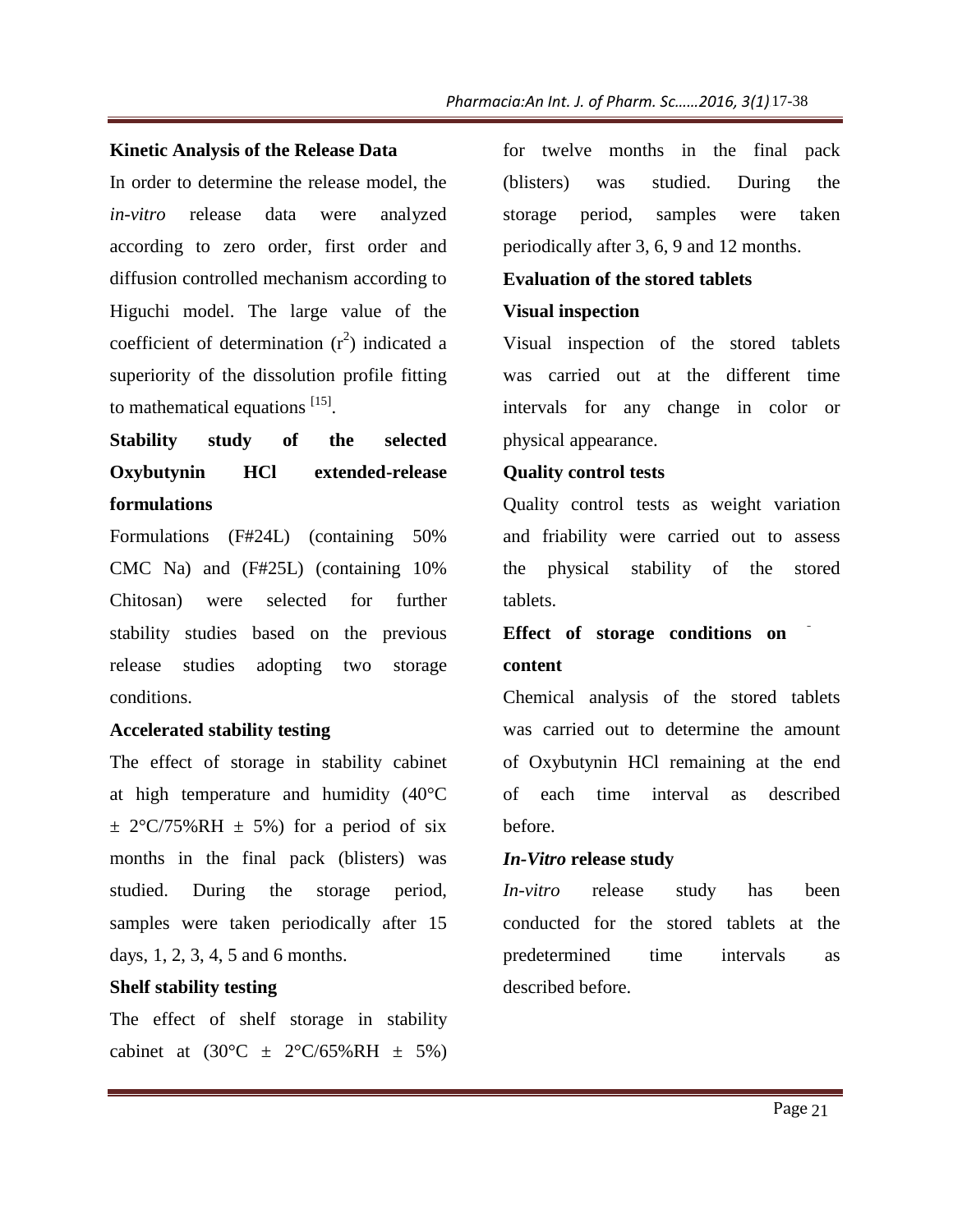*In-Vivo* **Performance of Optimized Oxybutynin Hydrochloride Extended-Release Hydrophilic Matrix Tablet Human Volunteers**

Subjects participating in this study were normal healthy adult male volunteers  $(n =$ 6). All subjects were given an appropriate physical examination, as well as clinical laboratory tests (blood and urine).

#### **3. METHODOLOGY**

*In-vivo* **evaluation for selected Oxybutynin HCl hydrophilic matrix tablet formula (F#24L)**

#### **a) Experimental Design**

Cross-over design was adopted for the evaluation of pharmacokinetics parameters for two formulae using 6 human volunteers divided into two groups each time  $(n =$ 3/group). The two formulations used were:

- Ditropan <sup>®</sup> tablets (reference standard) containing 5 mg Oxybutynin HCl.

- Oxybutynin HCl Hydrophilic enteric extended-release matrix tablet formula (F#24L) containing 15 mg Oxybutynin HCl. Each treatment was administered to human volunteers after an overnight fast on two periods separated by a one week washout period between treatments. The sample size  $(n = 6)$  was selected not based on statistical

consideration but rather on economic consideration.

### **b) Formulations administration**

The volunteers were asked to fast for 12 hours with free water access. The drug product is taken with 240 ml of water. Volunteers should continue to fast for at least 4 hours post-dose.

|                   |       | <b>Compound Precursor Production</b> | RT   | Cone | <b>Collision</b> |
|-------------------|-------|--------------------------------------|------|------|------------------|
| Name              | Ion   |                                      |      |      | energy           |
| Oxybutynin<br>HC1 | 358.5 | 142.6                                | 0.97 |      |                  |
| Gabapentin        |       |                                      |      | 40.  |                  |

### **c) Sample collection**

Blood samples (5 ml) for assay of plasma concentrations of Oxybutynin HCl were obtained via the indwelling cannula at once previous to dosing and at the time of 0.5, 1, 2, 3, 4, 5, 6, 7, 8, 9, 10, 11, 12, 24 and 48 hrs after oral administration. They were put into polyethylene heparinated tubes and were immediately centrifuged at 3000 rpm for 5 minutes. The plasma obtained was frozen at  $-20^{\circ}$ C in labeled polypropylene tubes until LC-MS/MS analysis. 22 17-38

# **d) LC-MS/ MS assay of Oxybutynin HCl**

- **1. Chromatographic conditions:**
- **Mobile phase:** Acetonitrile: 0.1 M formic acid in the ratio of  $(50:50 \text{ v/v})$ .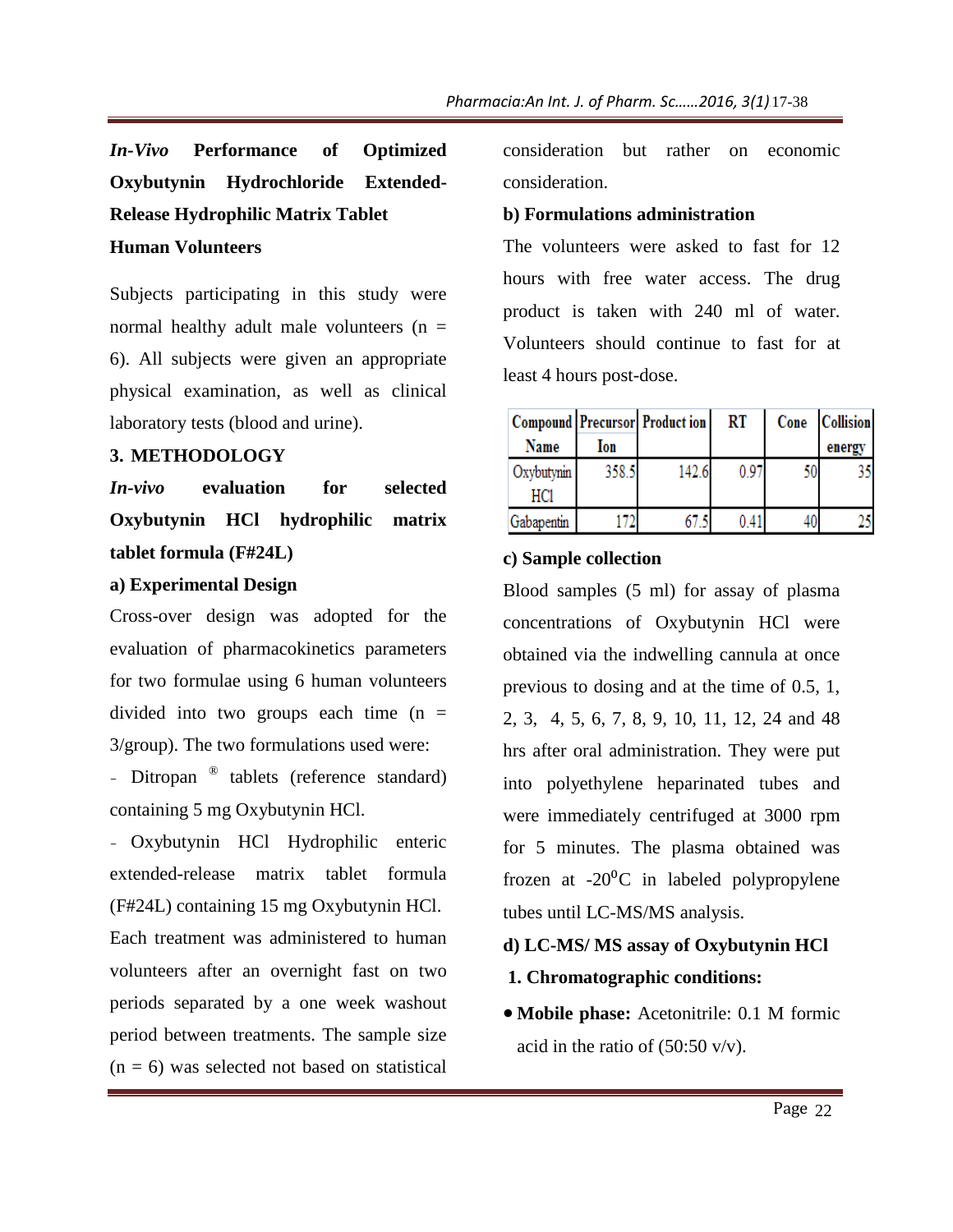- **Column:** Acquity UPLC HSS T3 1.8 um 2.1 X 50 mm.
- **Column temperature:** 40⁰C.
- **Injection Volume:** 10 µl.
- **Detector:** Mass spectrometer: Xevo TQD.
- **Internal standard:** Gabapentin.
- **Flow rate:** 0.3 ml / min.
- **Run time:** 2 minutes.

#### **2. Mass Spectroscopy parameters:**

The Xevo TQD operated in positive electrospray ionization mode. General MS parameters:

**3. Preparation of Stock and Standard solutions:**

#### **4. A. Oxybutynin HCl Stock solutions:**

A concentrated stock solution was prepared in methanol, accurately weighed 25 mg oxybutynin HCl were transferred into 50 ml volumetric flask then diluted to volume with methanol (Solution A). This solution contains 500 µg/ ml.

0.5 ml from solution A was transferred into 25 ml volumetric flask and diluted to volume with blank plasma. (Solution B). This solution contains  $(10 \mu g/ml)$ .

0.1 ml from solution A was transferred into 10 ml volumetric flask and diluted to

volume with blank plasma. (Solution C). This solution contains (100 ng/ ml).

#### **B. Gabapentin stock solutions**

Accurately weighed 25 mg were transferred into 50 ml volumetric flask and the volume was completed with methanol (Solution D). This solution contains 500  $\mu$ g/ ml.

0.5 ml from solution (D) were transferred to 25 ml volumetric flask then diluted to volume by methanol (Solution E). This solution contains 10  $\mu$ g/ml.

0.1ml from solution D was transferred into 10 ml volumetric flask and diluted to volume with blank plasma. (Solution F). This solution contains (100 ng/ ml). 17-38<br>
tion C<br>
unsferre<br>
unsferred t<br>
uted t<br>
illuted t<br>
2). Thi<br>
rred int<br>
uted t<br>
illuted t<br>
in F<br>
ibratio<br>
in G<br>
graph<br>
th blan<br>
f 0.025<br>
ol (QC<br>
ver loy<br>
und hig<br>
tions.

**C. Preparation of calibrators: Calibration standards in human plasma for constructing the calibration graphs containing Oxybutynin HCl**

Solution C was further diluted with blank plasma to obtain concentrations of 0.025, 0.05, 0.2, 0.5,1, 2.5, 5 and 10 ng /ml.

# **D. Preparation of Quality Control (QC) Samples**

QC samples were prepared to cover **low** (0.075 ng/ml), **medium** (4 ng/ml) and **high** (8 ng/ml) Oxybutynin HCl concentrations.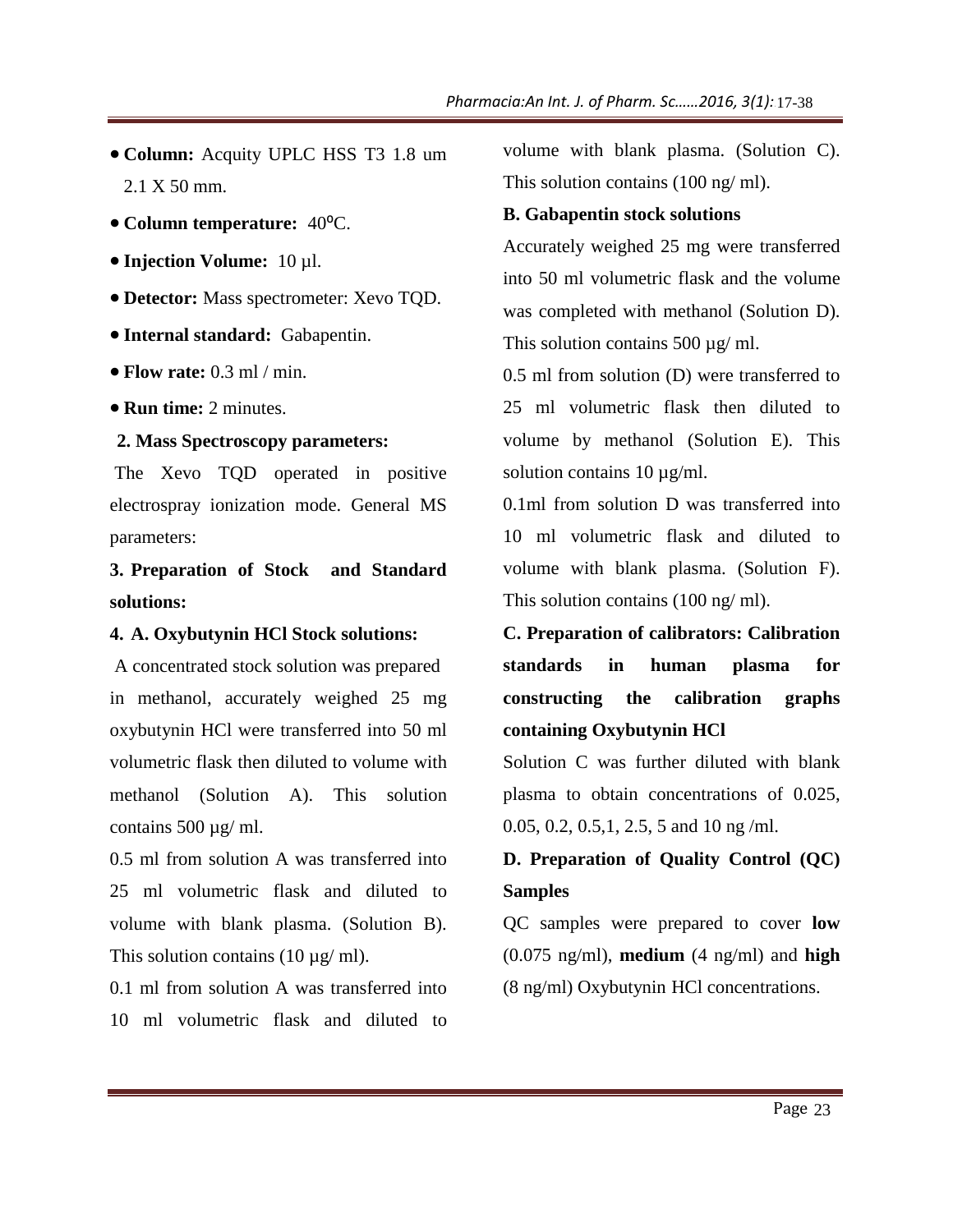#### **Sample Preparation:**

- 1. 10 µl of Gabapentin as internal standard "containing 100 ng /ml" was added to 500 µl plasma.
- 2. Samples were extracted using 6 ml (Ethyl acetate: diethyl ether: n- Hexane)  $(1:1:1 \text{ v/v/v})$ , after mixing  $(30 \text{ s})$ , the mixture was centrifuged for 10 minutes at speed of  $45 \text{ X } 10^3 \text{ rpm}$ .
- 3. 5 ml of the clear supernatant was evaporated and the residue was reconstituted with 600 µl mobile phase and injected into the liquid chromatography after filtration through Whatman Filter paper No. 22.
- 4. Peaks were detected by MS/MS detector and interpreted in the form of reported peaks areas.
- 5. Responses of Oxybutynin HCl referred to Gabapentin were recorded.
- 6. Quantitation: Concentrations of Oxybutynin HCl in unknown samples were calculated from the prepared calibration curve.

Series of standard plasma solutions, previously spiked with Oxybutynin HCl, were employed as calibrators for constructing calibration growth curves covering the concentrations ranging  $0.025 - 10$  ng/ml. The analytes were extracted using the method described earlier.

### **E. Assay method validation**

#### **I. Selectivity**

Plasma samples (six blanks) were chromatographed prior to use to check for endogenous components, which might interfere with Oxybutynin HCl or Gabapentin. Spiked plasma samples were also analysed to verify the selectivity of the method of analysis.

#### **II. Linearity and linear working range**

The linearity and linear working range were determined from the constructed standard calibration curve.

#### **III. Intra-day accuracy and precision**

The intra-day accuracy and precision evaluations were assessed by repeated analysis of human plasma samples containing different concentrations of Oxybutynin HCl on separate occasions in the same day (3 times on the same day). The analytical precision of the method determined by the relative standard deviation of the percentage drug recovered. 17-38<br>
tes wer<br>
describe<br>
describe<br>
describe<br>
describe<br>
des wer<br>
tivity c<br> **range**<br>
range<br>
nage<br>
nage<br>
nage<br>
range<br>
sample<br>
ion<br>
oprecisio<br>
repeate<br>
sample<br>
ions c<br>
asions i<br>
me day<br>
metho<br>
standar<br>
dru<br>
dru<br>
precise<br>
prec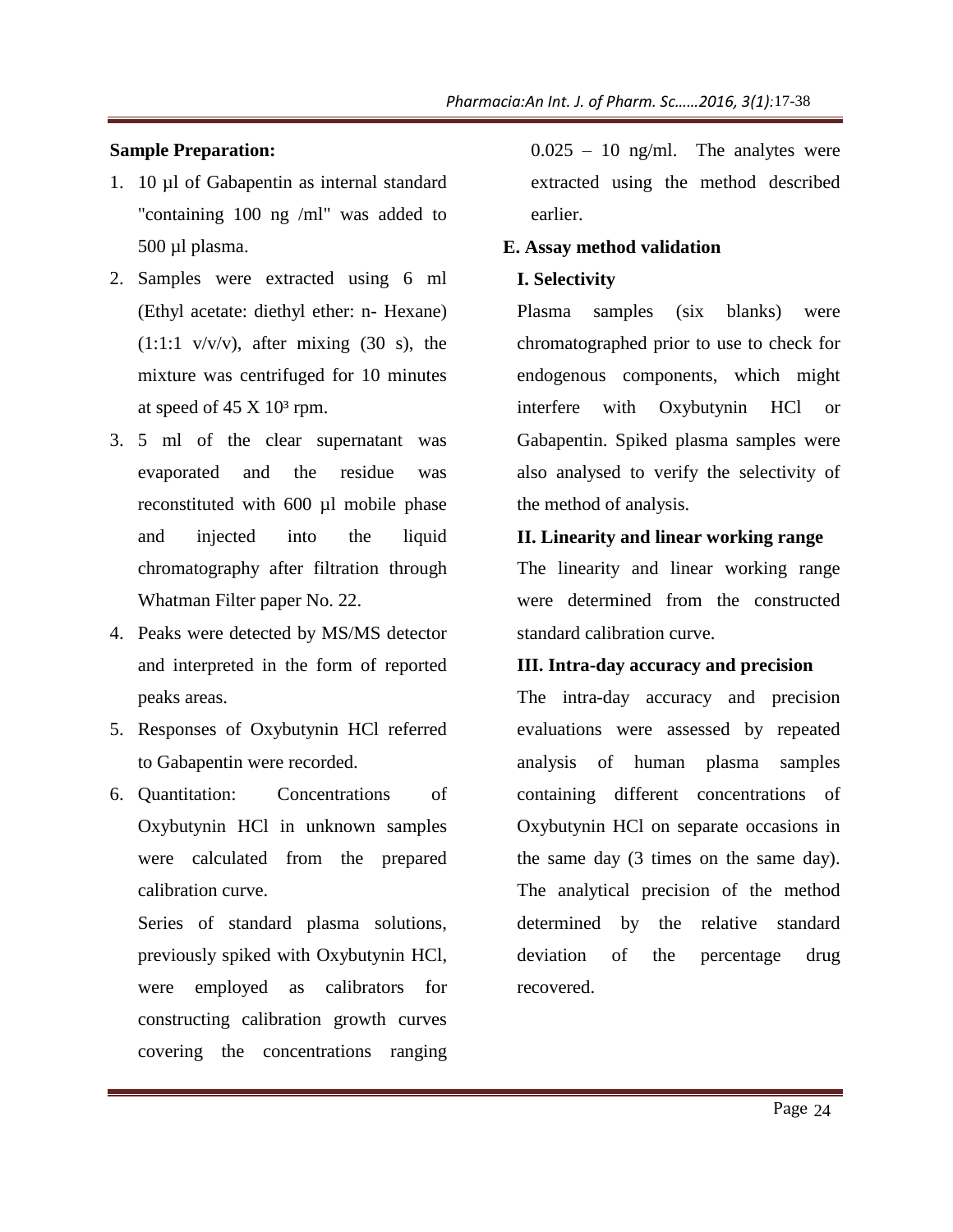#### **IV. Inter-day accuracy and precision**

The day to day reproducibility of the assay for plasma samples was evaluated by comparing the least squares linear regression analysis of three standard plots obtained from spiked plasma standards at three different days.

# **V. Freeze and Thaw Stability in human plasma**

Oxybutynin HCl stability in human plasma was determined after three freeze-thaw cycles. In order to determine the effect of storage on the stability of frozen samples, three concentrations were selected representing the low, medium and high spiked plasma samples of the calibration curve. These concentrations were analyzed when fresh and after storage just prior to analysis (storage was at -20°C for 24 hours). The freeze-thaw cycle were repeated two more times, and then analyzed using the previously validated method.

#### **VI. Extraction recovery**

Relative recoveries of low, medium and high concentrations of Oxybutynin HCl used in the plasma standards were evaluated by comparing their peak area ratios with those obtained from direct injection of unprocessed reference solutions of the same concentrations.

#### **F. Pharmacokinetics (PK) analysis**

**Protocol of this study [Serial number PI (810)] was reviewed and approved by the Research Ethics Committee for Experimental and Clinical Studies at Faculty of Pharmacy, Cairo University, Egypt.**

After oral administration of the two treatments of Oxybutynin HCl in two different occasions; pharmacokinetic parameters were determined from plasma concentration time profiles by means of noncompartmental analysis using Kinetica® (version 5, Thermo Fischer Scientific). Maximum Oxybutynin HCl concentration  $(C_{\text{max}} \text{ ng/ml})$ , and time required to reach it maximum Oxybutynin HCl concentration  $(T<sub>max</sub> hr.)$  were obtained from the individual plasma concentration time curves. The area under the plasma concentration–time curve AUC  $_{(0 \text{ to } \infty)}$  was subdivided into AUC  $_{(0 \text{ to } t)}$ (was determined as the area under the plasma concentration–time curve up to the last measured sampling time and calculated by the linear trapezoidal rule), and area under the curve from Ct to infinity  $AUC_{(t to)}$ 25 17-38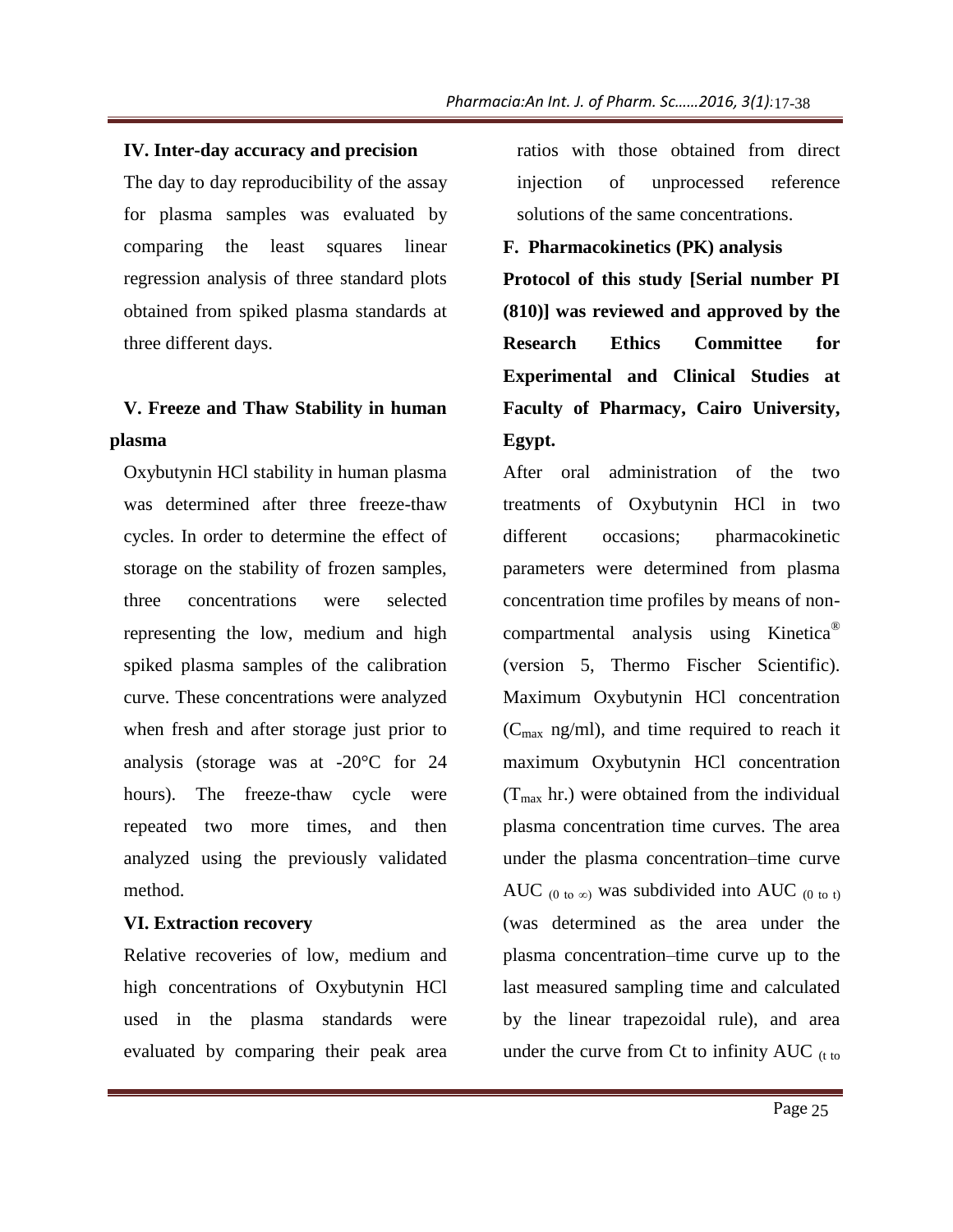∞); where AUC  $_{(0 \text{ to } \infty)}$  = AUC  $_{(0 \text{ to } t)}$  + Ct/ K (Ct is the last sample concentration at time t). The optimized formulae: Oxybutynin HCl hydrophilic matrix tablet formula (F#24L) and the reference treatment (Ditropan<sup>®</sup>) were compared with respect to the relevant pharmacokinetic parameters. The pharmacokinetic parameters  $C_{\text{max}}$ , AUC (0 to t) and AUC  $(0 \text{ to } \infty)$  were compared between treatments statistically using Two-way analysis of variance (ANOVA) with a level of significance of 0.05 and a p-value smaller than 0.05 was considered statistically significant. Non parametric Mann Whitney test was employed for the evaluation of the median T<sub>max</sub> and MRT data. The two way ANOVA and the Mann Whitney test were carried out using the software SPSS<sup>®</sup>17. The percent relative bioavailability (F) of Oxybutynin HCl from the tested formula in comparison to reference formulation (Ditropan® 5 mg tablet) was calculated with respect to AUC  $_{(0 \text{ to } t)}$  and AUC  $_{(0 \text{ to } \infty)}$ .

> $F = \text{AUC test} / \text{Dose} \qquad \text{X} 100$  **AUC reference / Dose**

#### **4. RESULTS AND DISCUSSION**

**Characterization of Oxybutynin Hydrochloride Tablets formulations**

Enteric extended release matrix tablets of Oxybutynin Hydrochloride were formulated using release retardant hydrophilic polymers. Calcium phosphate dibasic was incorporated in the tablets to improve the compression properties and to further retard the release rate by its hydrophobic properties <sup>[16]</sup>. The physicochemical properties of all the prepared tablets complied with the pharmacopoeial specifications of weight variation with relative standard deviation ranged from 1-5% for the different formulations. The mean percent of Oxybutynin Hydrochloride content in the compressed tablets was found to be more than 90% for all formulations. The percentage friability for all the formulations was less than 1% indicating a good mechanical resistance. The mean tablet weight, friability and drug content and for the prepared tablets are shown in table 4. 17-38<br>
ablets comulate<br>
polymer:<br>
bornulate<br>
polymer:<br>
bornulate<br>
polymer:<br>
octated in prepare<br>
acopoeia<br>
he relative<br>
in the relative for the ercent component in the ercent<br>
gless tha ance. The gonter<br>
n table 4<br>
eia fc<br>

#### *In-vitro* **Release Studies**

The United State Pharmacopeia for extended-release Oxybutynin Hydrochloride tablet state that NMT 10% of the drug would be released after 2 hours; 10-40% after 4 hours; 40-75% after 6 hours and  $\geq 85$  % after 14 hours  $^{[12]}$ .

Results of *in-vitro* release as shown in table 5 clarified that the drug release from different formulations was found to be dependent on the type and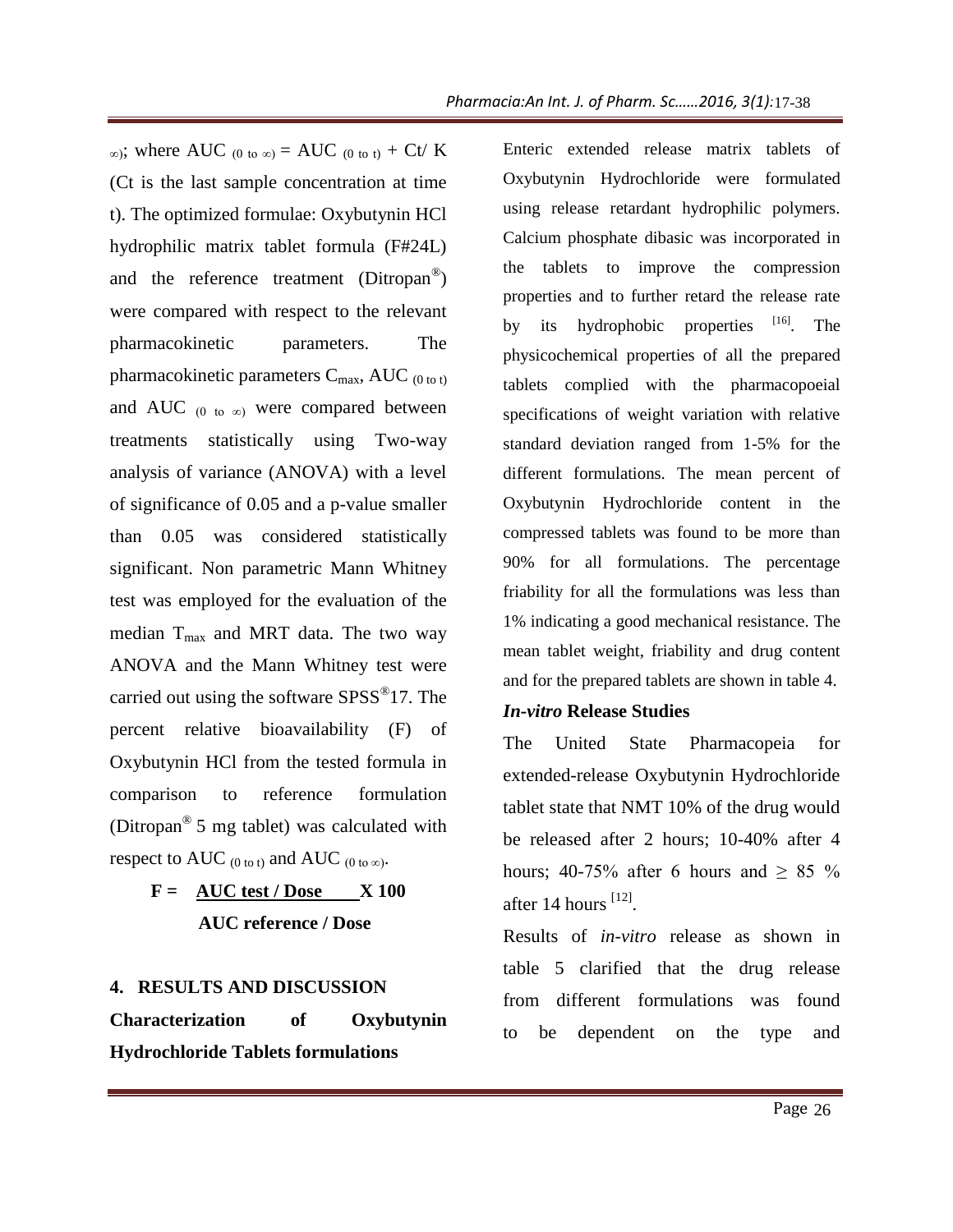concentration of controlled release hydrophilic polymers used [17].

The drug release study of formulations (F#1L–F#19L) showed that the increase in the percentage of the matrix former leading to increase of the tablet binding which lead to high swellability and slow erosion of the diffusion gel layer; causing hindering in the drug release. All the previous formulations failed to give the required amount of the drug in the first two hours. F#2L (50% CMC Na), F#8L (50% Eudragit S100) and F#17L (10% Chitosan) were the most suitable formulations as they could give the required results at 4 and 6 hours but they failed only in the results of the first two hours in the in vitro dissolution test.

Enteric coat (HPMCP-55) was made for the compressed hydrophilic matrix tablets formulations (F#20L–F#22L) to adjust release in the first two hours (N.M.T 10%)  $[18,19]$ . The major concern in enteric coating formulations is a risk of premature drug release through the enteric coating film in acidic media. This problem could be solved by an application of a subcoating layer where the coating materials are subject to coating with a small amount of a soluble material, i.e. HPMC prior to enteric

coating(F#23L–F#25L). This thin film layer decreases water penetration through the cores and thus prevents the premature drug release. Subcoating is helpful in formulations which contain highly watersoluble drugs  $[16, 20]$ . The adopted enteric coating technique hindered the release of the drug from core in the acidic medium as shown in (Fig. 1). The cumulative Oxybutynin Hydrochloride dissolved as a function of time from the compressed tablets was observed. The release profile from F#24L and F#25L complied with the dissolution limits obtained in USP 34 as shown in (Fig. 2). 17-38<br>
ilm laye<br>
ugh th<br>
ure dru<br>
y water<br>
denteri<br>
y water<br>
denteri<br>
seed the dium a<br>
mulative das<br>
ed tablet<br>
ile fror<br>
with th<br>
P 34 a<br>
sis d<br>
des datable<br>
ile fror<br>
with th<br>
P 34 a<br>
sis d<br>
as datable<br>
ile fror<br>
to obt

# **Results of Kinetic analysis of hydrophobic matrix:**

The kinetic analysis of the release data obtained from all tablets formulations showed that the drug release from F#21L, F#22L, F#24L followed zero-order kinetics, which the same amount of the drug is released per unit time independent of drug concentration and this is a method to obtain a prolonged pharmacological action  $[19]$ . While the release data from formulae F#1L, F#3L, F#13L, F#20L and F#23L followed first order kinetics. In which the release of highly water soluble drugs from porous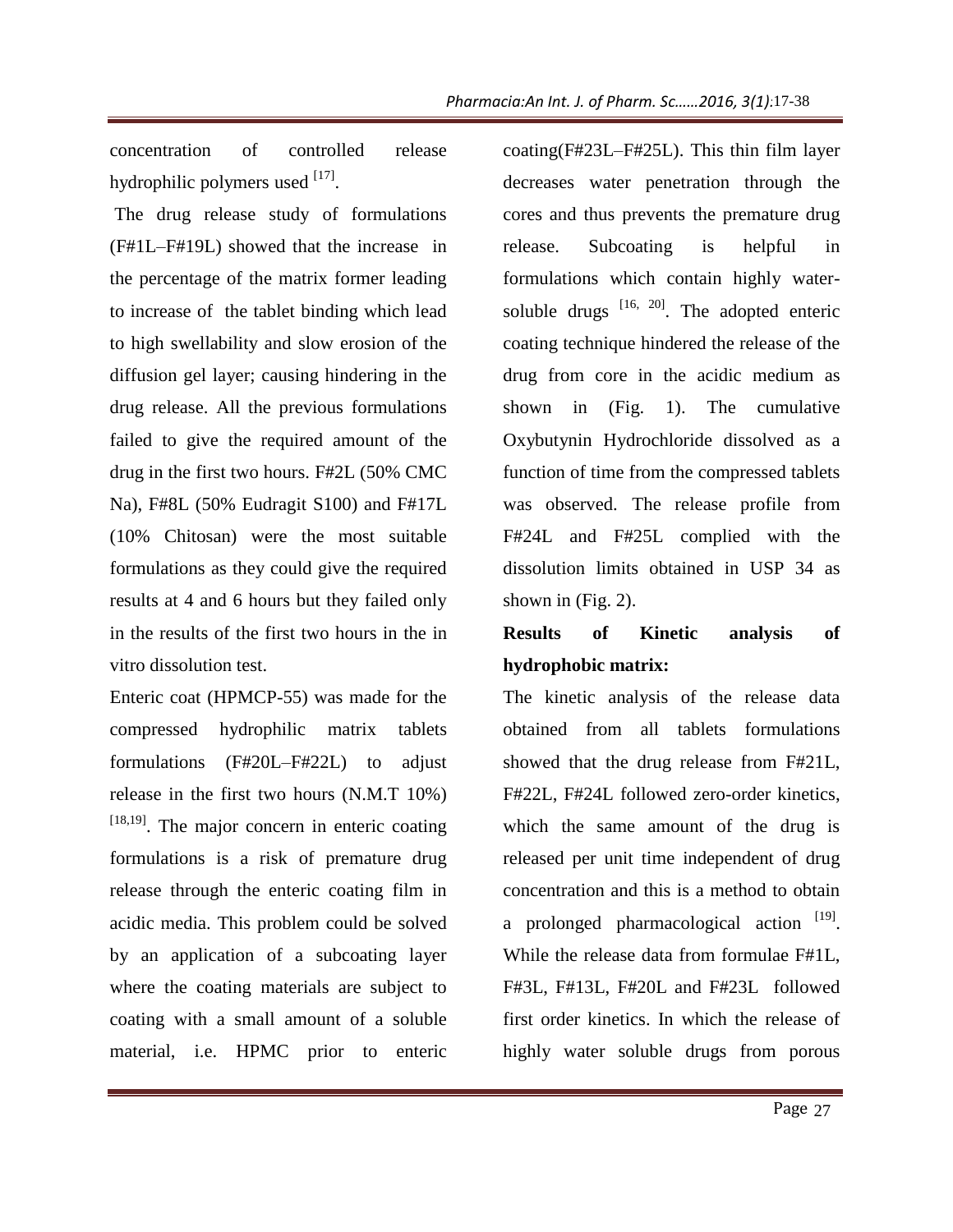matrices may follow first order kinetics. In this case, the release of the drug is proportional to the amount of the drug remaining in the interior of the matrix and the amount of the drug release by unit of time diminishes  $[19, 21]$ . The remaining tablet formulations followed typical Fickian diffusion through the channels of pores and cracks according to Higuchi model.

# **Stability study of the selected Oxybutynin HCl extended-release tablets formulations:**

#### **Visual inspection:**

Visual inspection of the stored tablets under accelerated and shelf conditions showed no change in the physical appearance or color of the stored tablets in the final pack (blisters) over all the storage period (for six and twelve months) respectively.

# **QUALITY CONTROL TESTS**

The results of quality control parameters for the stored tablets under accelerated and shelf conditions in the stability cabinet for six and twelve months showed a slight increase in tablets means weight at the end of storage period but values still within the range permitted by the British Pharmacopoeia. The value of friability didn't change during the storage period for the two storage conditions  $(0\%)$ .

# **Effect of storage conditions on drug content:**

Results revealed that the stored tablets at shelf condition showed decrease in Oxybutynin HCl percentage by about 2% from the initial percentage. While tablets stored at accelerated condition possessed Oxybutynin HCl percentage lower than the initial percentage to about 5% and the decrease in the two storage conditions is within the range permitted by the British Pharmacopoeia (90-110%) up to the end of storage period.

# *In-Vitro* **release study:**

The *in-vitro* release profile of Oxybutynin HCl from the tablets stored under accelerated and shelf conditions of temperature and humidity are shown in (fig. 3, 4). One-way ANOVA test revealed nonsignificant difference in the release profile of Oxybutynin HCl between fresh and stored tablets at the two conditions of storage (*p* > 0.05) at the different time intervals, So it could be concluded that the in-vitro release profile of Oxybutynin HCl from the stored tablets of formulations (F#24L and F#25L) 17-38<br>
andition<br> **n** dru<br>
ablets a<br>
case i<br>
pout 29<br>
e tablet<br>
ossesse<br>
than th<br>
and th<br>
itions i<br>
Pitis<br>
e end c<br>
ybutyni<br>
unde<br>
ons c<br>
n in (fig<br>
led non<br>
profile c<br>
d store<br>
age (p i<br>
ls, So<br>
preleas<br>
ne store<br>
F#25L<br>
P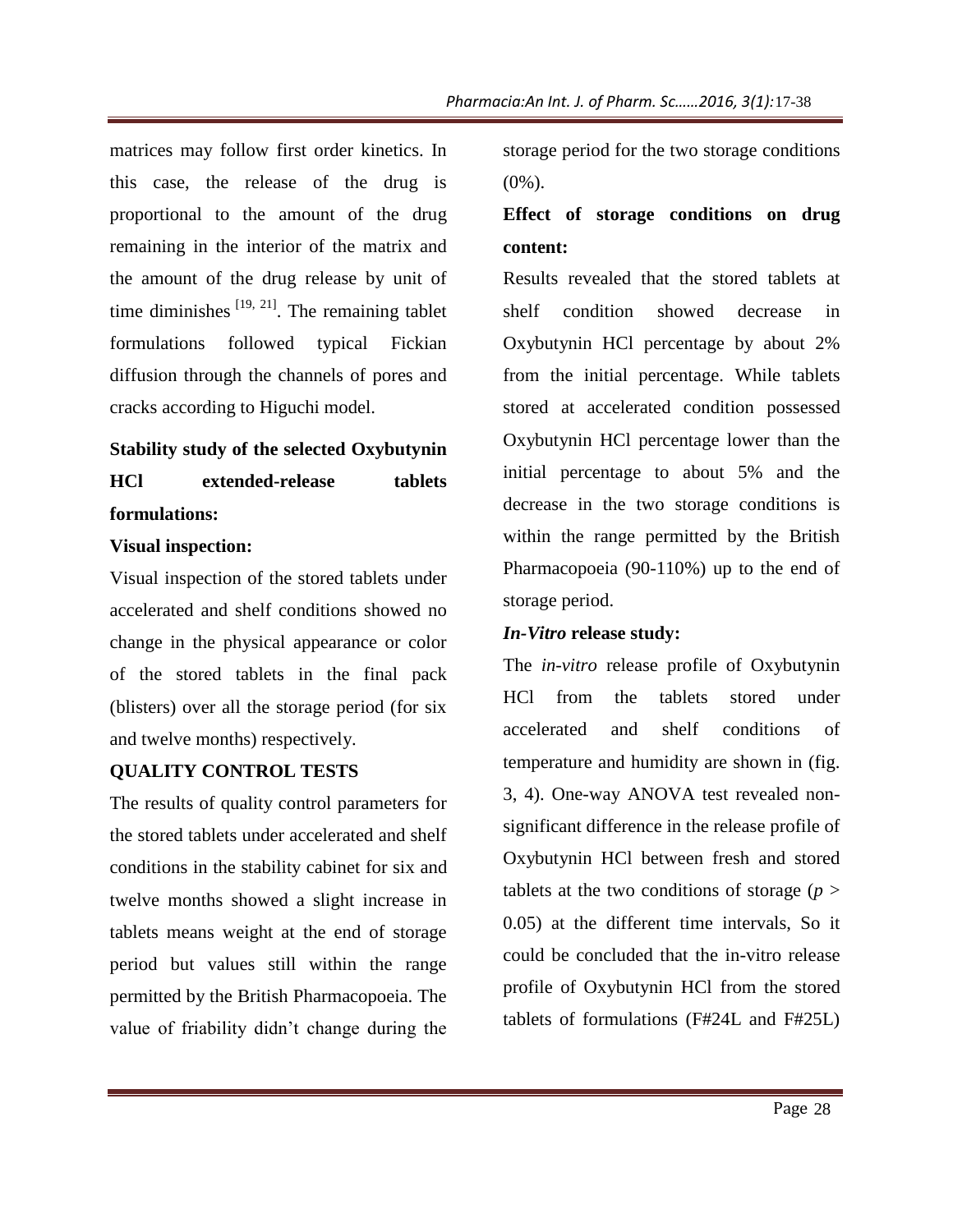was not affected by the two conditions of storage.

#### **Pharmacokinetic analysis:**

After oral administration of Ditropan<sup>®</sup> 5 mg tablet and the optimized Oxybutynin HCl hydrophilic matrix tablet formula (F#24L) by human volunteers. Oxybutynin HCl was determined in all plasma samples. Plasma concentrations of Oxybutynin HCl versus time are graphically represented in (fig. 6). Table 6 clarifies the mean pharmacokinetic parameters of Ditropan® 5 mg tablets and optimized Oxybutynin HCl hydrophilic matrix tablet formula. ANOVA analysis showed that there were significant differences ( $p < 0.05$ ) between the values of  $C_{\text{max}}$ , AUC<sub>(0 to t)</sub>, AUC<sub>(0 to  $\infty$ ) and t<sub>1/2</sub> of the</sub> optimized Oxybutynin HCl hydrophilic

matrix tablet formula compared to Ditropan® 5 mg tablets . The non-parametric Mann Whitney test on the Tmax and the MRT showed a significant difference  $(p < 0.05)$ between the Ditropan® and the extended release formula F#24L with respect to the  $T_{\text{max}}$  and the MRT. The mean  $AUC_{(0 \text{ to } t)}$  and the AUC( $_0$  to  $\infty$ ) of the optimized Oxybutynin HCl hydrophilic matrix tablet formula was found to be 1.31 times and 1.38 times of that of Ditropan® 5 mg tablets; respectively after compensation of the dose. The delayed  $T_{\text{max}}$ and higher MRT and AUC indicate a slow and prolonged release of the optimized Oxybutynin HCl hydrophilic matrix tablet formula with higher bioavailability (138%) in comparison with the commercially available Ditropan® 5 mg tablets. 17-38<br>
Ditropan<br>
ic Man<br>
ic Man<br>
ic Man<br>  $\geq 0.05$ <br>
extende<br>
ct to the why after yed T<sub>m</sub><br>
e a slow<br>
ptimize<br>
ix table<br>
(138%<br>
nerciall<br>
<u>parciall</u><br>
(138%<br>
nerciall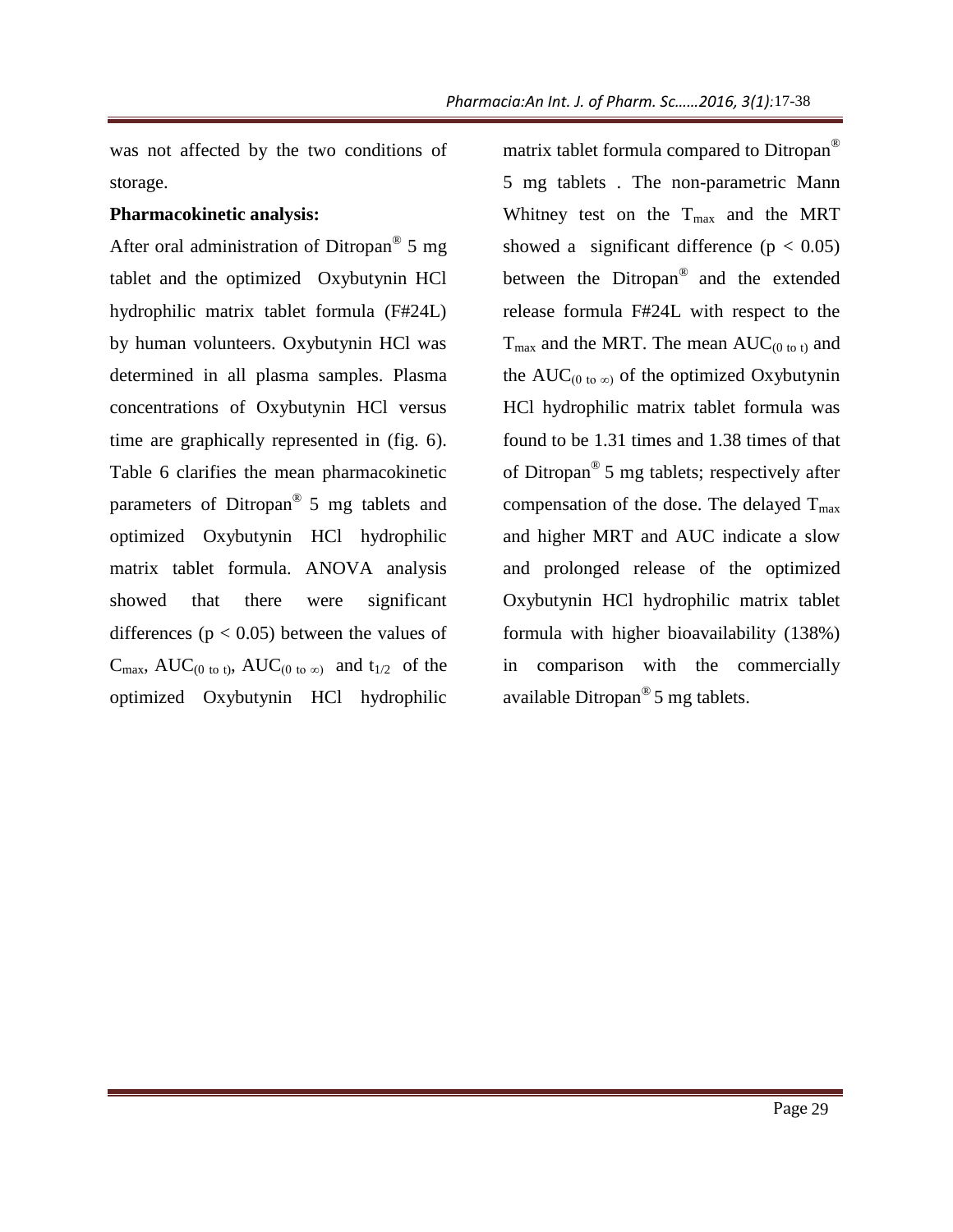# **TABLES AND FIGURES**

|                  |                   |                           | Pharmacia:An Int. J. of Pharm. Sc2016, 3(1):17-38                                     |
|------------------|-------------------|---------------------------|---------------------------------------------------------------------------------------|
|                  |                   | <b>TABLES AND FIGURES</b> |                                                                                       |
|                  |                   |                           | Table 1: Composition of Oxybutynin HCl Hydrophobic Matrix Formulations                |
| Formula          | Matrix Former (%) |                           | Calcium phosphate dibasic (mg)                                                        |
| F# 1L            |                   | 30%                       | 88.125                                                                                |
| F# 2L            | CMC Na            | 50%                       | 58.125                                                                                |
| F# 3L            | (2000cp)          | 70%                       | 28.125                                                                                |
| F# 4L            |                   | 30%                       | 88.125                                                                                |
| F# 5L            | EudragitL100-55   | 50%                       | 58.125                                                                                |
| F# 6L            |                   | 70%                       | 28.125                                                                                |
| F# 7L            |                   | 30%                       | 88.125                                                                                |
| F# 8L            | Eudragit S100     | 50%                       | 58.125                                                                                |
| F# 9L            |                   | 70%                       | 28.125                                                                                |
| F# 10L           |                   | 30%                       | 88.125                                                                                |
| F#11L            | Eudragit L100     | 50%                       | 58.125                                                                                |
| F#12L            |                   | 70%                       | 28.125                                                                                |
| F#13L            |                   | 5%                        | 125.625                                                                               |
| F# 14L<br>F# 15L | Carbomer P 940    | 10%<br>15%                | 118.125<br>110.625                                                                    |
| F# 16L           |                   | 20%                       | 103.125                                                                               |
| F#17L            |                   | 10%                       | 118.125                                                                               |
| F#18L            | Chitosan          | 30%                       | 88.125                                                                                |
| F# 19L           |                   | 50%                       | 58.125                                                                                |
|                  |                   |                           | Table 2: Composition of Oxybutynin HCl Hydrophobic Matrix Enteric Coated Formulations |
| Formula          | Matrix former (%) |                           | Calcium phosphate dibasic (mg)                                                        |
| F# 20L           | CMC Na 2000 cps   | 50%                       | 55.125                                                                                |
| F# 21L           | Chitosan          | 10%                       | 115.125                                                                               |
| F# 22L           | Eudragit S100     | 50%                       | 55.125                                                                                |
|                  |                   | with Sub-Coat             | Table 3: Composition of Oxybutynin HCl Hydrophobic Matrix Enteric Coated Formulations |
| Formula          | Matrix Former (%) |                           | Calcium phosphate dibasic (mg)                                                        |
| F# 23L           | Eudragit S100     | 50%                       | 84.375                                                                                |
| F# 24L           | CMC Na 2000 cps   | 50%                       | 54.375                                                                                |
| F# 25L           | Chitosan          | 10%                       | 114.375                                                                               |
|                  |                   |                           | Page 30                                                                               |
|                  |                   |                           |                                                                                       |

| Formula | Matrix former $(\%)$      |     | Calcium phosphate dibasic (mg) |
|---------|---------------------------|-----|--------------------------------|
| F# 20L  | CMC Na 2000 cps           | 50% | 55.125                         |
| F# 21L  | Chitosan                  | 10% | 115.125                        |
| F# 22I  | Eudragit S <sub>100</sub> | 50% | 55.125                         |

| Formula | Matrix Former (%)         |     | Calcium phosphate dibasic (mg) |  |  |  |  |  |
|---------|---------------------------|-----|--------------------------------|--|--|--|--|--|
| F# 23L  | Eudragit S <sub>100</sub> | 50% | 84.375                         |  |  |  |  |  |
| F# 24L  | CMC Na 2000 cps           | 50% | 54.375                         |  |  |  |  |  |
| F# 25L  | Chitosan                  | 10% | 114.375                        |  |  |  |  |  |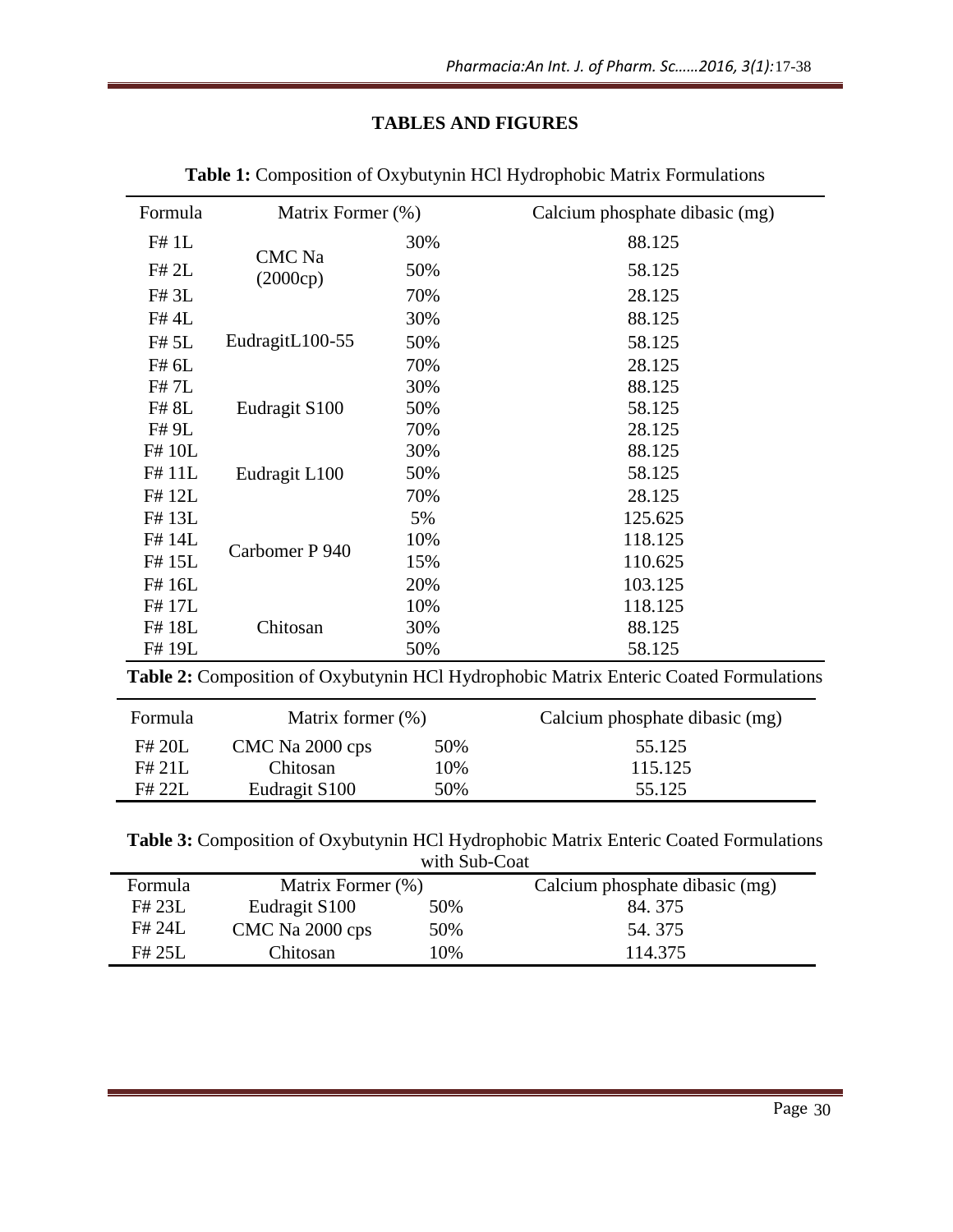|                  |                                                                           |                     | Pharmacia:An Int. J. of Pharm. Sc2016, 3(1):17-38 |
|------------------|---------------------------------------------------------------------------|---------------------|---------------------------------------------------|
|                  | Table 4: Characterization of Oxybutynin Hydrochloride Tablet Formulations |                     |                                                   |
| Formula          | Tablet Weight (mg) **                                                     | Friability $(\%)$ * | Drug content *                                    |
| F# 1L            | $149 \pm 0.45$                                                            | $0.14 \pm 0.0$      | $101.65 \pm 1.43$                                 |
| F# 2L            | $150 \pm 0.35$                                                            | $0.14 \pm 0.0$      | $102.97 \pm 2.64$                                 |
| F# 3L            | $152 \pm 0.55$                                                            | $\boldsymbol{0}$    | $97.80 \pm 1.27$                                  |
| F #4L            | $150 \pm 0.52$                                                            | $\boldsymbol{0}$    | $100.1 \pm 1.98$                                  |
| F# 5L            | $150 \pm 0.95$                                                            | $\boldsymbol{0}$    | $100.99 \pm 3.17$                                 |
| F# 6L            | $149 \pm 0.35$                                                            | $\boldsymbol{0}$    | $98.49 \pm 2.35$                                  |
| F# 7L            | $150 \pm 0.54$                                                            | $\boldsymbol{0}$    | $102.74 \pm 1.40$                                 |
| F# 8L            | $151 \pm 0.7$                                                             | $\boldsymbol{0}$    | $100.81 \pm 1.76$                                 |
| F# 9L            | $150 \pm 0.63$                                                            | $\boldsymbol{0}$    | $99.54 \pm 1.46$                                  |
| F# 10L           | $149 \pm 0.72$                                                            | $\boldsymbol{0}$    | $98.94 \pm 1.94$                                  |
| F#11L            | $152 \pm 0.71$                                                            | $\boldsymbol{0}$    | $98.76 \pm 1.68$                                  |
| F#12L            | $150 \pm 0.65$                                                            | $\boldsymbol{0}$    | $98.80 \pm 1.75$                                  |
| F#13L            | $150 \pm 0.25$                                                            | $\boldsymbol{0}$    | $100.1 \pm 1.98$                                  |
| F# 14L           | $150 \pm 0.45$                                                            | $\boldsymbol{0}$    | $97.80 \pm 1.27$                                  |
| F#15L            | $151 \pm 0.46$                                                            | $\boldsymbol{0}$    | $100.1 \pm 1.98$                                  |
| F#16L            |                                                                           |                     |                                                   |
| F#17L            | $149 \pm 0.24$                                                            | $0.15 \pm 0.0$      | $100.49 \pm 2.35$                                 |
| F#18L            | $150 \pm 0.34$                                                            | $0.067 \pm 0.0$     | $96.74 \pm 1.40$                                  |
| F# 19L           | $151 \pm 0.45$                                                            | $0.034 \pm 0.0$     | $98.82 \pm 1.46$                                  |
| F# 20L           | $150 \pm 0.66$                                                            | $\boldsymbol{0}$    | $98.88 \pm 2.68$                                  |
| F# 21L           | $149 \pm 0.45$                                                            | $\boldsymbol{0}$    | $98.65 \pm 1.43$                                  |
| F# 22L           | $152 \pm 0.71$                                                            | $\overline{0}$      | $98.5 \pm 1.46$                                   |
| F# 23L           | $150 \pm 0.75$                                                            | $\boldsymbol{0}$    | $97.45 \pm 1.43$                                  |
| F# 24L           | $150 \pm 0.73$                                                            | $\boldsymbol{0}$    | $99.38 \pm 1.64$                                  |
| F# 25L           | $150 \pm 0.7$                                                             | $\overline{0}$      | $97.17 \pm 1.27$                                  |
| $n = 10$ tablets |                                                                           |                     |                                                   |
| $n = 20$ tablets |                                                                           |                     |                                                   |
|                  |                                                                           |                     |                                                   |
|                  |                                                                           |                     |                                                   |
|                  |                                                                           |                     |                                                   |
|                  |                                                                           |                     |                                                   |
|                  |                                                                           |                     |                                                   |
|                  |                                                                           |                     |                                                   |
|                  |                                                                           |                     |                                                   |
|                  |                                                                           |                     |                                                   |
|                  |                                                                           |                     |                                                   |
|                  |                                                                           |                     |                                                   |
|                  |                                                                           |                     |                                                   |
|                  |                                                                           |                     |                                                   |
|                  |                                                                           |                     |                                                   |
|                  |                                                                           |                     |                                                   |
|                  |                                                                           |                     |                                                   |
|                  |                                                                           |                     | Page 31                                           |
|                  |                                                                           |                     |                                                   |

**Table 4:** Characterization of Oxybutynin Hydrochloride Tablet Formulations

 *\* n = 10 tablets*

*\*\* n = 20 tablets*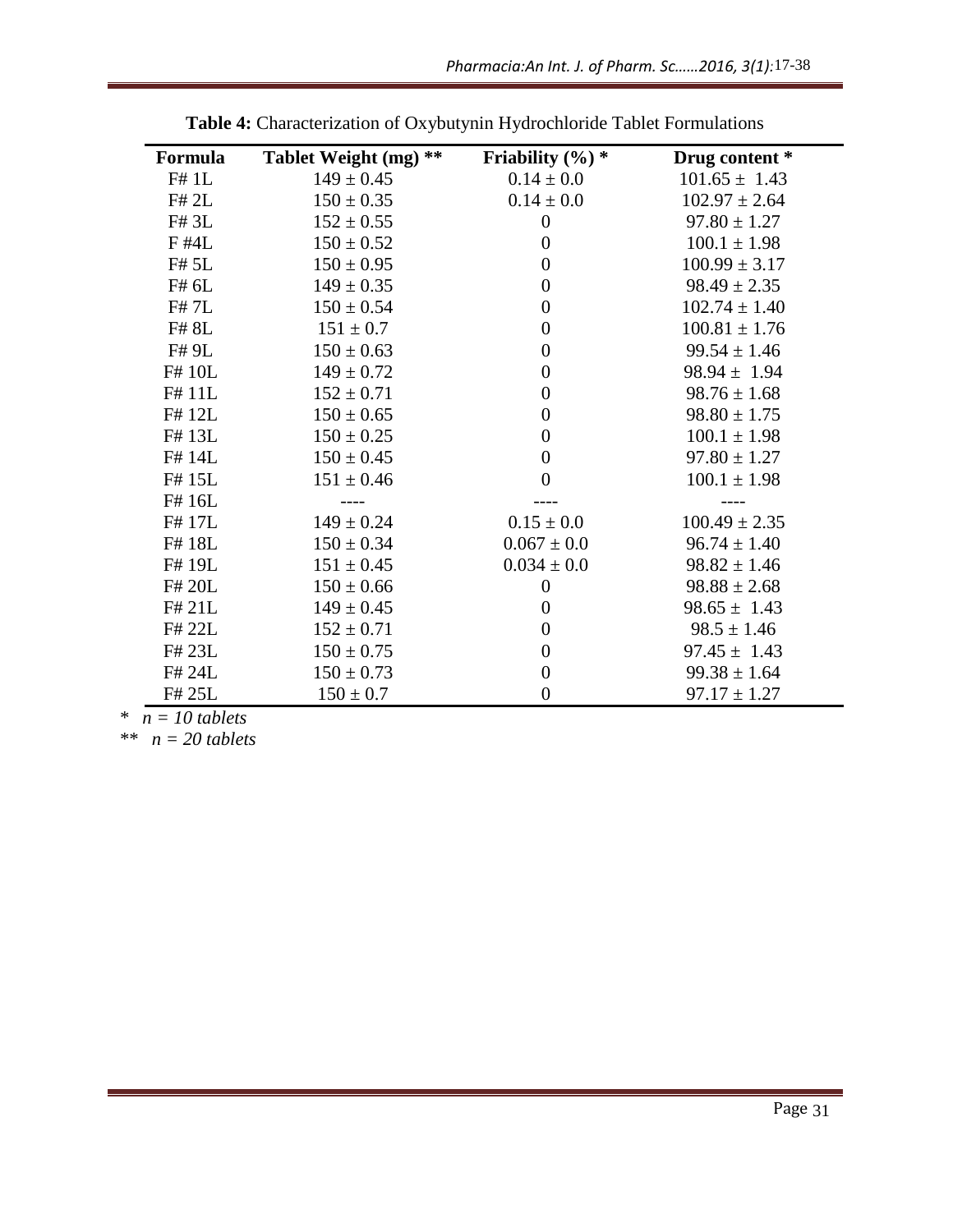| Time (hrs) | 0.5              | $\mathbf{1}$ | $\overline{2}$ | $\overline{\mathbf{3}}$ | $\overline{\mathbf{4}}$ | 6    |
|------------|------------------|--------------|----------------|-------------------------|-------------------------|------|
| F#1L       | 16.8             | 34           | 58.3           | 63.4                    | 70                      | 89.6 |
| F# 2L      | 10.2             | 20.7         | 33.9           | 36                      | 41                      | 51.6 |
| F# 3L      | 8.9              | 11.8         | 21.9           | 25.6                    | 28.3                    | 34.3 |
| F #4L      | 9.8              | 20.9         | 30.5           | 30.9                    | 32.6                    | 36.8 |
| F# 5L      | 8.6              | 12.7         | 17.6           | 17.9                    | 18.3                    | 20.5 |
| F# 6L      | 4.3              | 8.5          | 11.8           | 12.8                    | 14.9                    | 17.2 |
| F# 7L      | 12.7             | 30.9         | 61.7           | 62.9                    | 64.5                    | 72.7 |
| F#8L       | 10               | 21.6         | 36.5           | 37.8                    | 38                      | 42.5 |
| F# 9L      | $\overline{4}$   | 12.7         | 24.9           | 26.6                    | 28.3                    | 31.6 |
| F#10L      | 22.6             | 47.7         | 67.1           | 67.2                    | 69.1                    | 71.7 |
| F#11L      | 19.8             | 26.8         | 39.2           | 39.8                    | 40.2                    | 40.9 |
| F#12L      | 7.9              | 13.4         | 26.4           | 26.9                    | 28.7                    | 30.9 |
| F#13L      | 23.5             | 45           | 75.9           | 81.2                    | 90.4                    | 100  |
| F#14L      | 12.6             | 29.7         | 40.4           | 41                      | 43.7                    | 45.7 |
| F#15L      | 9.8              | 17.8         | 25.3           | 30                      | 31.7                    | 34.8 |
| F#17L      | 11.3             | 21.6         | 35.8           | 44                      | 48.5                    | 53.9 |
| F#18L      | 10.8             | 20.9         | 30.1           | 32.7                    | 33.4                    | 36.7 |
| F#19L      | 8.8              | 17.9         | 26.6           | 27                      | 28.4                    | 29.7 |
| F# 20L     | 9.8              | 17.7         | 26.1           | 47                      | 59.5                    | 72.6 |
| F# 21L     | 5.44             | 7.89         | 17.2           | 33                      | 41.7                    | 48.8 |
| F# 22L     | 2.3              | 6.7          | 16             | 29.8                    | 43                      | 46.5 |
| F# 23L     | $\boldsymbol{0}$ | 3.7          | 8              | 34.5                    | 49                      | 55.5 |
| F# 24L     | $\overline{0}$   | 1.9          | 4.2            | 29.7                    | 40                      | 47.2 |
| F# 25L     | $\overline{0}$   | 2.12         | 6              | 24.5                    | 33.5                    | 42.5 |

**Table 5:** In-Vitro Release of Oxybutynin Hydrochloride from all tablet formulations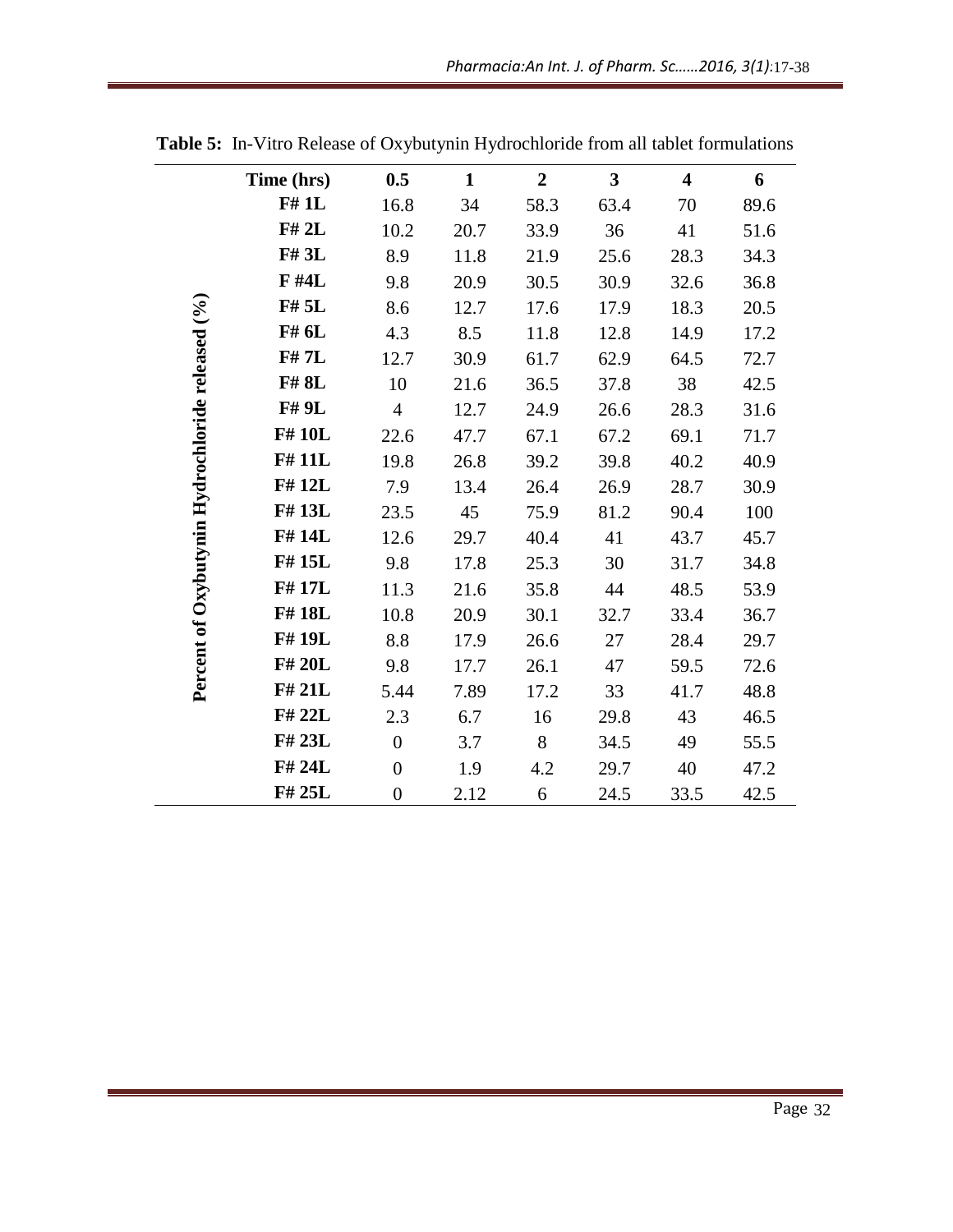|         |              | Zero         |                    |           | First        |                   |           | Diff.        |                    | Mechanism<br>of release |
|---------|--------------|--------------|--------------------|-----------|--------------|-------------------|-----------|--------------|--------------------|-------------------------|
| Formula | $(r^2)^*$    | <b>Slope</b> | $Y -$<br>Intercept | $(r^2)^*$ | <b>Slope</b> | $Y-$<br>Intercept | $(r^2)^*$ | <b>Slope</b> | $Y -$<br>Intercept |                         |
| F#2     | 0.839        | 13.236       | 24.032             | 0.713     | 0.117        | 1.394             | 0.783     | 0.924        | 4.982              | Zero                    |
| F#3     | 0.912        | 9.575        | 12.759             | 0.773     | 0.127        | 1.173             | 0.853     | 0.815        | 22.881             | Zero                    |
| F#4     | 0.873        | 11.892       | 1.374              | 0.705     | 0.113        | 4.873             | 0.797     | 0.859        | 3.901              | Zero                    |
| F#7     | 0.838        | 11.274       | 30.781             | 0.709     | 0.093        | 1.493             | 0.778     | 0.764        | 5.589              | Zero                    |
| F#8     | 0.906        | 8.909        | 11.1444            | 0.754     | 0.133        | 1.109             | 0.841     | 0.802        | 3.535              | Zero                    |
| F#11    | 0.868        | 9.477        | 34.89              | 0.764     | 0.073        | 1.556             | 0.819     | 0.628        | 5.97               | Zero                    |
| F#14    | 0.817        | 12.573       | 31.716             | 0.708     | 0.098        | 1.504             | 0.766     | 0.83         | 5.663              | Zero                    |
| F#15    | 0.856        | 9.333        | 18.426             | 0.698     | 0.113        | 1.273             | 0.783     | 0.761        | 4.348              | Zero                    |
| F#17    | 0.836        | 11.932       | 40.986             | 0.75      | 0.078        | 1.622             | 0.797     | 0.727        | 6.454              | Zero                    |
| F#18    | 0.827        | 6.988        | 17.64              | 0.704     | 0.098        | 1.25              | 0.772     | 0.617        | 4.229              | Zero                    |
| F#19    | 0.736        | 4.076        | 15.519             | 0.615     | 0.08         | 1.172             | 0.677     | 0.427        | 3.904              | Zero                    |
| F#22    | 0.913        | 12.525       | 32.942             | 0.789     | 0.089        | 1.545             | 0.858     | 0.793        | 5.87               | Zero                    |
| F#23    | <u>0.954</u> | 7.358        | 24.337             | 0.889     | 0.073        | 1.422             | 0.927     | 0.555        | 5.063              | Zero                    |
| F#25    | 0.983        | 13.898       | $-3.993$           | 0.922     | 0.204        | 0.814             | 0.976     | 1.214        | 2.041              | Zero                    |
| F#26    | 0.954        | 13.078       | $-1.602$           | 0.856     | 0.206        | 0.856             | 0.927     | 1.181        | 2.148              | Zero                    |
| F#27    | 0.957        | 17.257       | $-1.972$           | 0.888     | 0.198        | 0.958             | 0.931     | 1.342        | 2.532              | Zero                    |
| F#28    | 0.969        | 14.154       | $-3.44$            | 0.844     | 0.229        | 0.724             | 0.934     | 1.281        | 1.895              | Zero                    |
| F#29    | 0.977        | 13.396       | 5.753              | 0.886     | 0.155        | 1.106             | 0.945     | 1.06         | 3.284              | Zero                    |
| F#30    | <u>0.968</u> | 10.385       | 0.064              | 0.918     | 0.162        | 0.904             | 0.938     | 0.942        | 2.451              | Zero                    |
| F#31    | 0.993        | 10.624       | 5.22               | 0.882     | 0.152        | 1.026             | 0.954     | 0.934        | 3.021              | Zero                    |
| F#32    | 0.951        | 11.909       | $-8.278$           | 0.917     | 0.268        | 0.384             | 0.939     | 1.254        | 0.877              | Zero                    |
| F#33    | 0.919        | 15.304       | $-10.183$          | 0.859     | 0.314        | 0.29              | 0.898     | 1.507        | 0.659              | Zero                    |
| F#34    | 0.931        | 17.343       | $-13.099$          | 0.855     | 0.345        | 0.185             | 0.904     | 1.651        | 1.651              | Zero                    |
| F#35    | 0.959        | 14.927       | $-13.916$          | 0.669     | 0.578        | $-0.92$           | 0.949     | 1.643        | $-0.366$           | Zero                    |
| F#36    | 0.936        | 12.25        | $-6.586$           | 0.824     | 0.298        | 0.307             | 0.913     | 1.311        | 0.926              | Zero                    |
| F#37    | 0.963        | 7.615        | $-1.296$           | 0.513     | 0.186        | $-0.002$          | 0.864     | 0.693        | 1.592              | Zero                    |
| F#38    | 0.946        | 7.153        | $-5.714$           | 0.621     | 0.508        | $-0.088$          | 0.943     | 1.09         | 0.093              | Zero                    |

| Table 6: Results of Kinetic Analysis of Hydrophobic Matrix |  |  |  |
|------------------------------------------------------------|--|--|--|
|------------------------------------------------------------|--|--|--|

*\* Correlation coefficient*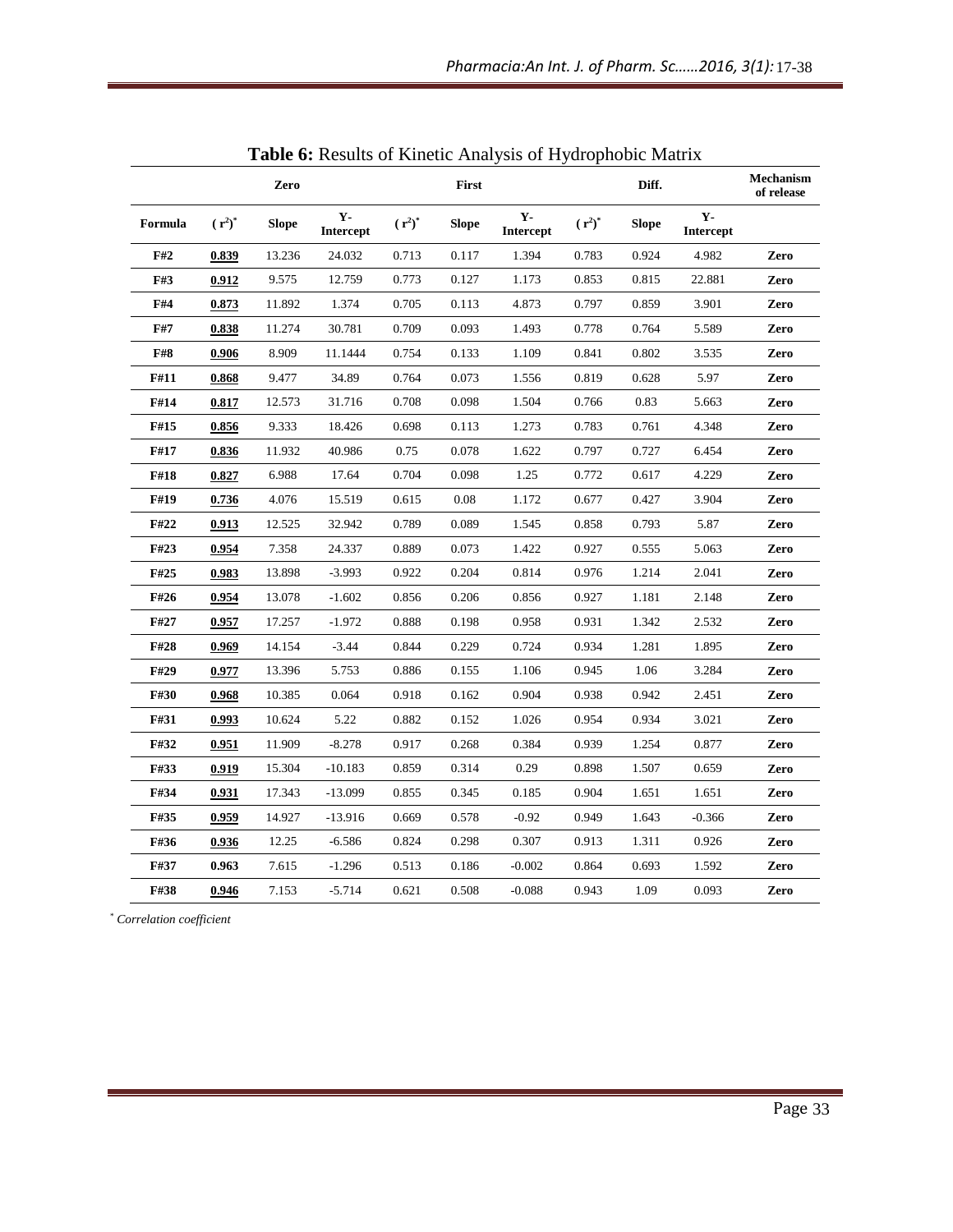| $\boldsymbol{0}$<br>$C_{\text{max}}$ (ng/ml)<br>$5.044 \pm 0.408$<br>$6.072 \pm 0.118$<br>0.001<br>$5 \pm 0.408$<br>$T_{max}$ (hrs)<br>$1 \pm 0$<br>$\boldsymbol{0}$<br>$AUC_{0\text{ to }t}$ (ng. h/ml)<br>$23.3 \pm 1.386$<br>$91.86 \pm 2.284$<br>$\bf{0}$<br>$23.308 \pm 1.36$<br>AUC $_{0 \text{ to } \infty}$ (ng. h/ ml)<br>$96.625 \pm 3.729$<br>$\boldsymbol{0}$<br>$10.538 \pm 1.2$<br>$2.66 \pm 0.151$<br>$t_{1/2}$ (hrs)<br>0.004<br>$16.709 \pm 1.295$<br><b>MRT(hrs)</b><br>$3.844 \pm 0.22$<br><b>Relative</b><br>138.18%<br>bioavailability<br><b>F#2L</b><br>-F#20L <del>-∎-</del> F#24L<br>80<br>esse<br>ក្នុង<br>ភ្នំ 40<br>$\frac{3}{8}$ of drug<br>0<br>0.5<br>1.5<br>4in $\frac{5}{3}$ (hr) 3.5 4 4.5 5 5.5 6<br>0<br>1<br>(a) | PK parameter | Ditropan <sup>®</sup><br>tab. | Optimized Oxybutynin HCl tab. | <b>Statistical test (p)</b> |
|------------------------------------------------------------------------------------------------------------------------------------------------------------------------------------------------------------------------------------------------------------------------------------------------------------------------------------------------------------------------------------------------------------------------------------------------------------------------------------------------------------------------------------------------------------------------------------------------------------------------------------------------------------------------------------------------------------------------------------------------------|--------------|-------------------------------|-------------------------------|-----------------------------|
|                                                                                                                                                                                                                                                                                                                                                                                                                                                                                                                                                                                                                                                                                                                                                      |              |                               |                               |                             |
|                                                                                                                                                                                                                                                                                                                                                                                                                                                                                                                                                                                                                                                                                                                                                      |              |                               |                               |                             |
|                                                                                                                                                                                                                                                                                                                                                                                                                                                                                                                                                                                                                                                                                                                                                      |              |                               |                               |                             |
|                                                                                                                                                                                                                                                                                                                                                                                                                                                                                                                                                                                                                                                                                                                                                      |              |                               |                               |                             |
|                                                                                                                                                                                                                                                                                                                                                                                                                                                                                                                                                                                                                                                                                                                                                      |              |                               |                               |                             |
|                                                                                                                                                                                                                                                                                                                                                                                                                                                                                                                                                                                                                                                                                                                                                      |              |                               |                               |                             |
|                                                                                                                                                                                                                                                                                                                                                                                                                                                                                                                                                                                                                                                                                                                                                      |              |                               |                               |                             |
|                                                                                                                                                                                                                                                                                                                                                                                                                                                                                                                                                                                                                                                                                                                                                      |              |                               |                               |                             |
|                                                                                                                                                                                                                                                                                                                                                                                                                                                                                                                                                                                                                                                                                                                                                      |              |                               |                               |                             |
|                                                                                                                                                                                                                                                                                                                                                                                                                                                                                                                                                                                                                                                                                                                                                      |              |                               |                               |                             |

| <b>Table 7:</b> Mean pharmacokinetic parameters of Ditropan $\circledcirc$ 5 mg tablet and optimized |  |
|------------------------------------------------------------------------------------------------------|--|
| Oxybutynin HCl hydrophilic matrix tablet formula                                                     |  |

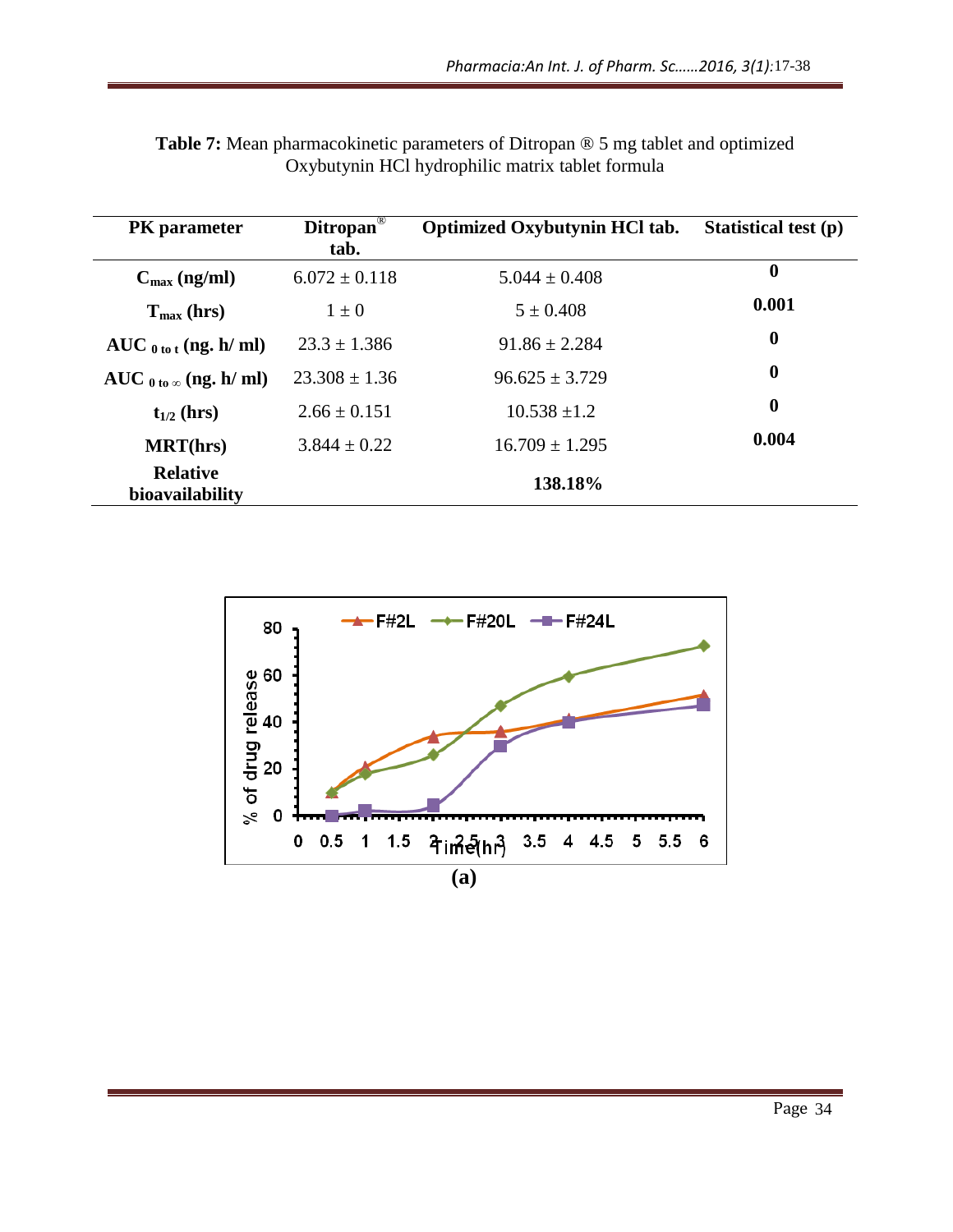

Fig. 1: In-vitro release profile of Oxybutynin HCl from (uncoated tablet, enteric coated tablet and enteric coated tablet with sub-coat) prepared with (a) 50% CMC Na 2000 cps, (b) 50% Eudragit S100, (c) 10% Chitosan 17-38<br>Eudragi<br>Page 35



successful formulations)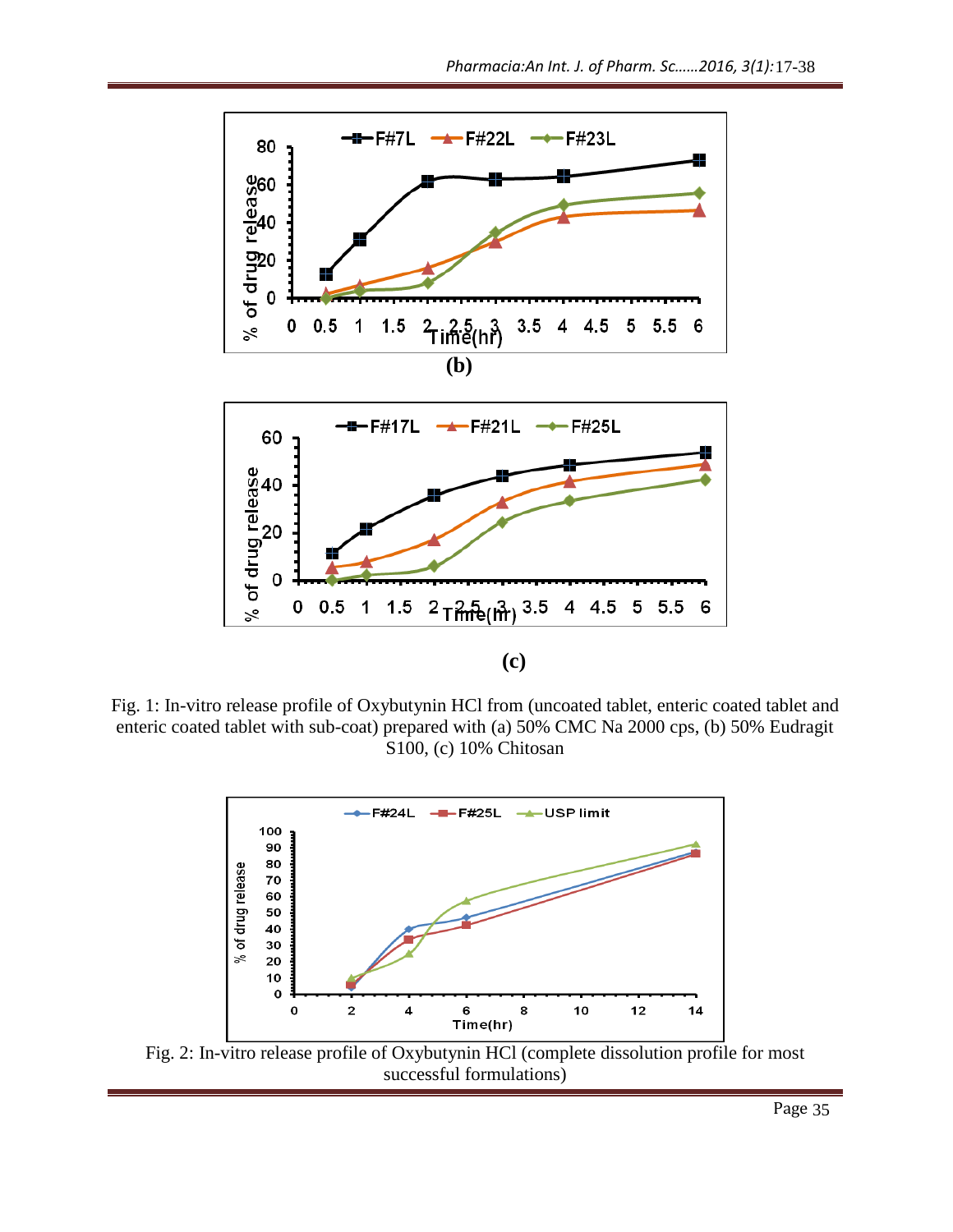

Fig. 3: In-vitro release of Oxybutynin HCl (tablet Formula F#24L) after storage for six months at accelerated condition and for twelve months at shelf condition



**Fig. 4:** In-vitro release of Oxybutynin HCl (tablet Formula F#25L) after storage for six months at accelerated condition and for twelve months at shelf condition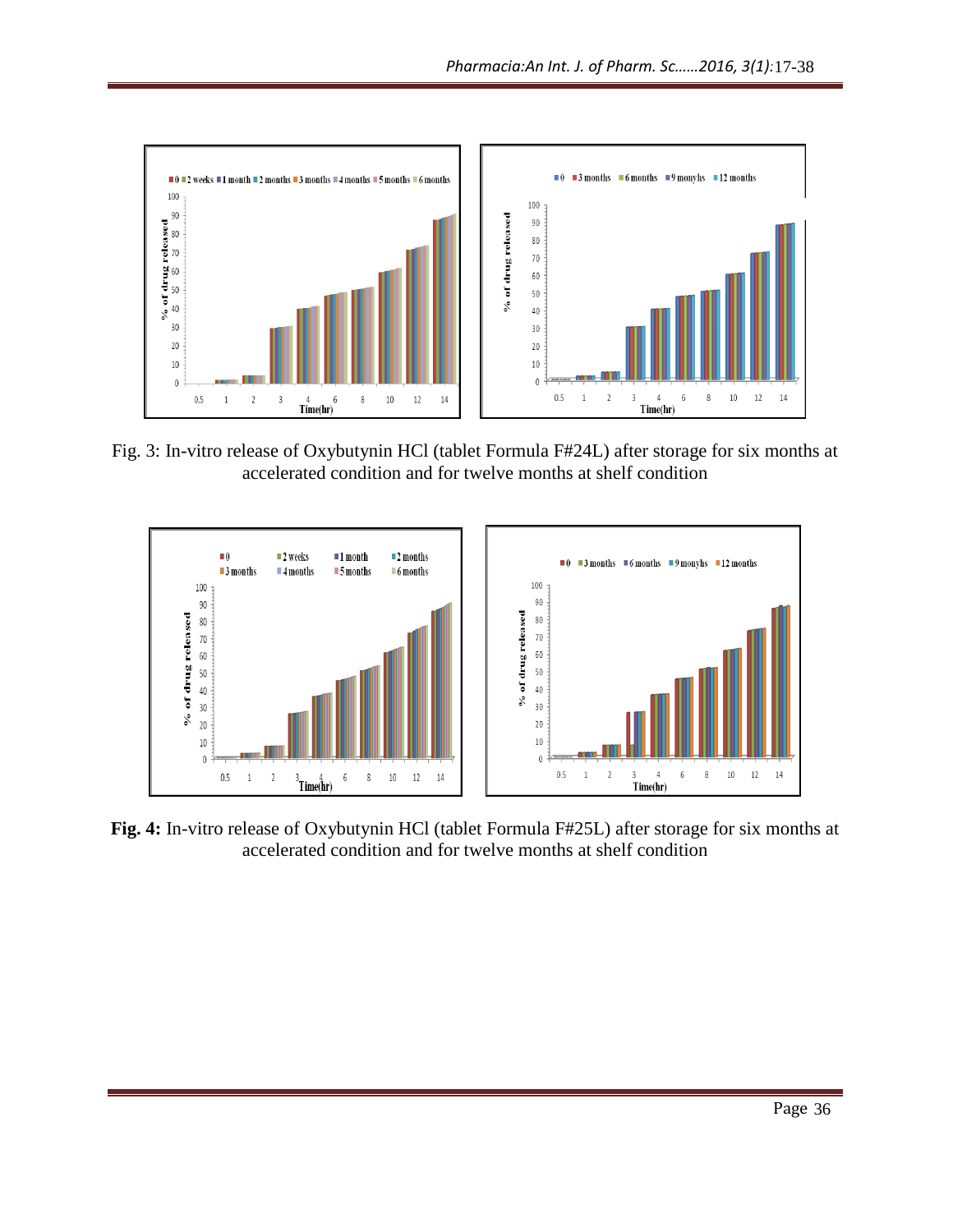

**Fig. 5:** Calibration curve of Oxybutynin HCl using LC-MS/MS method



**Fig. 6:** Plasma concentration-time curve of Ditropan® 5 mg tablets and optimized Oxybutynin HCl hydrophilic matrix tablet formula 17-38<br>
<br>
Page 37<br>
Page 37